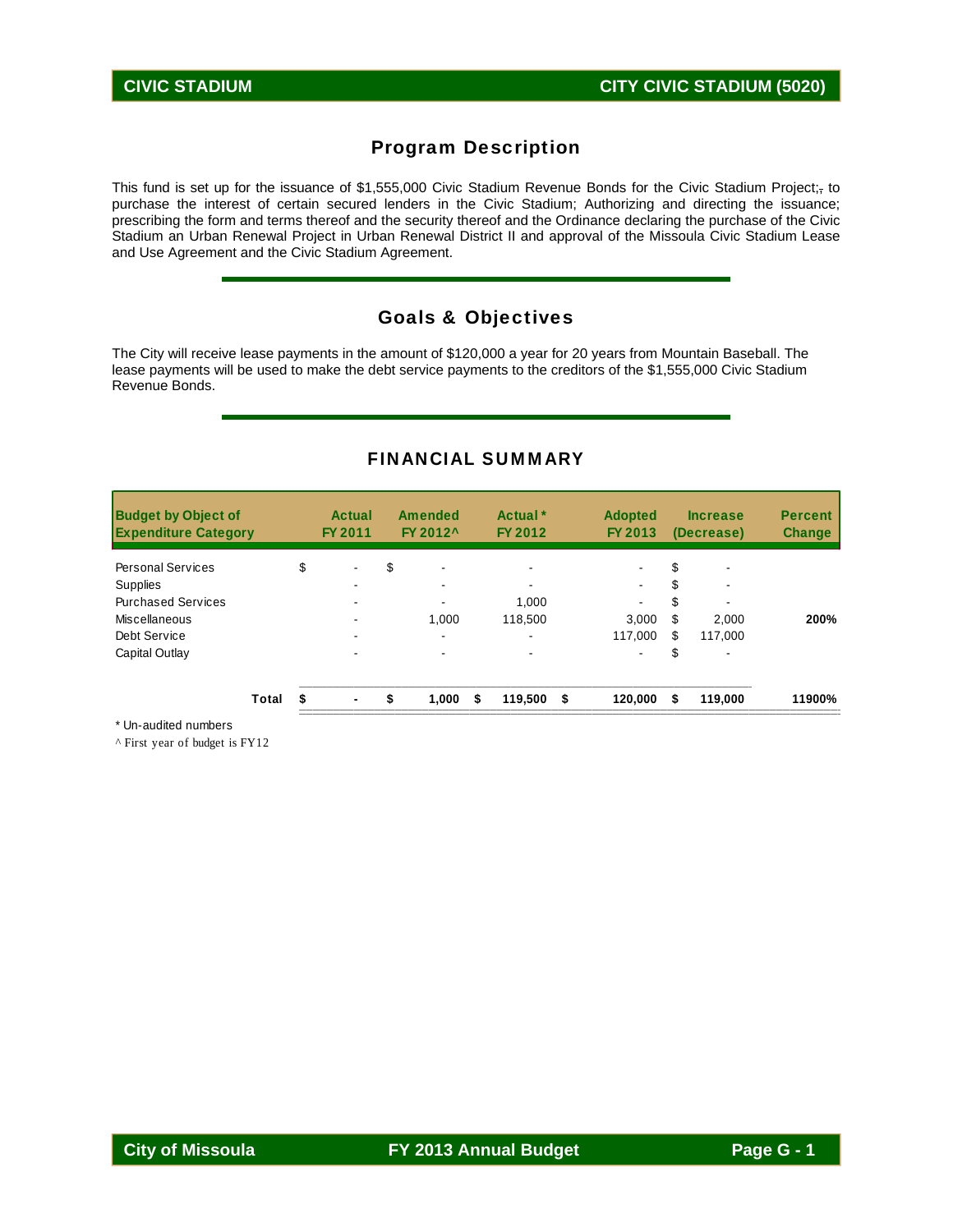

# Missoula Public Works Wastewater Division

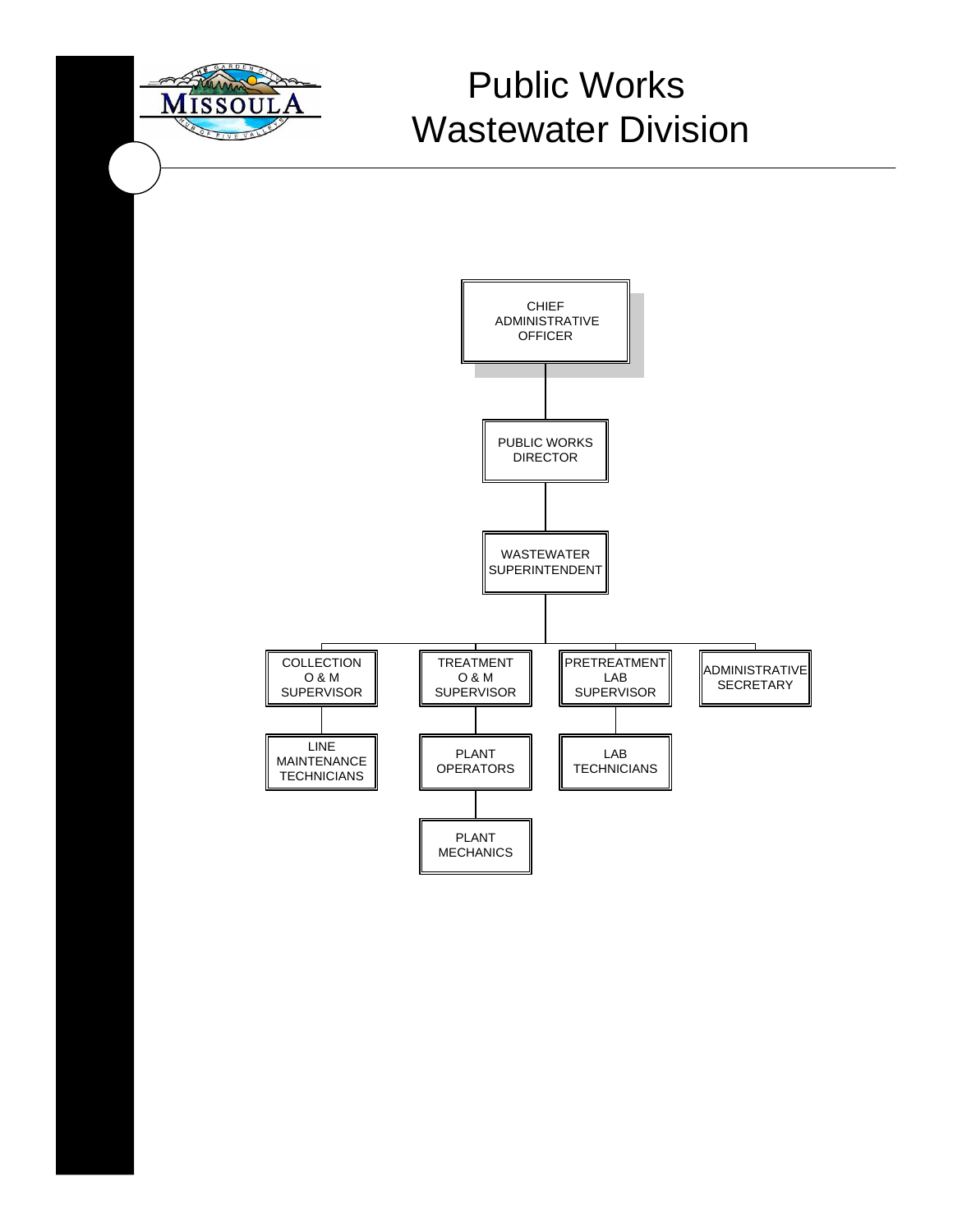# Program Description

The Wastewater Division is responsible for the collection and treatment of domestic and industrial wastewater generated in the Missoula sewered areas. Administration, maintenance, operation, monitoring, testing and the pretreatment program are the primary functions of the Division. These activities are conducted under the Montana Pollution Discharge Elimination System (MPDES) permit issued by the Montana Department Environmental Quality (MDEQ) and the National Pollution Discharge Elimination System (NPDES) permit issued by the United States Environmental Protection Agency (USEPA). Additionally, the Division strives for beneficial reuse of residual by-products of wastewater treatment.

The Wastewater Division is separated into four distinct sections:

- Wastewater Collection
- Wastewater Treatment
- Wastewater Administration
- Wastewater Pretreatment / Laboratory

# City Strategic Plan & Department's Implementation Strategy

Goal #1: Funding and Service

- Strategy: We will maintain or improve the level of service to citizens.
	- $\circ$  Continue to maintain and repair the collections system to eliminate sewer back ups.
	- o Continue to implement and utilize the Accela Asset Management System.
	- o Continue to utilize the equipment GPS system for operational efficiency.
- Strategy: We will work toward sustaining and diversifying fiscal resources.
	- o Continue to research and implement energy reduction projects and policies and pursue grant programs to fund those projects.

Goal #2: Harmonious Natural and Built Environment

- Strategy: We will make sure that our natural and built environments continue to represent Missoula's values of clean water and clean air.
	- o Continue to work with the Montana Department of Environmental Quality for permit approval and Hybrid Energy Group to expand the hybrid poplar tree effluent land application project to 130 acres of the Clouse Family land.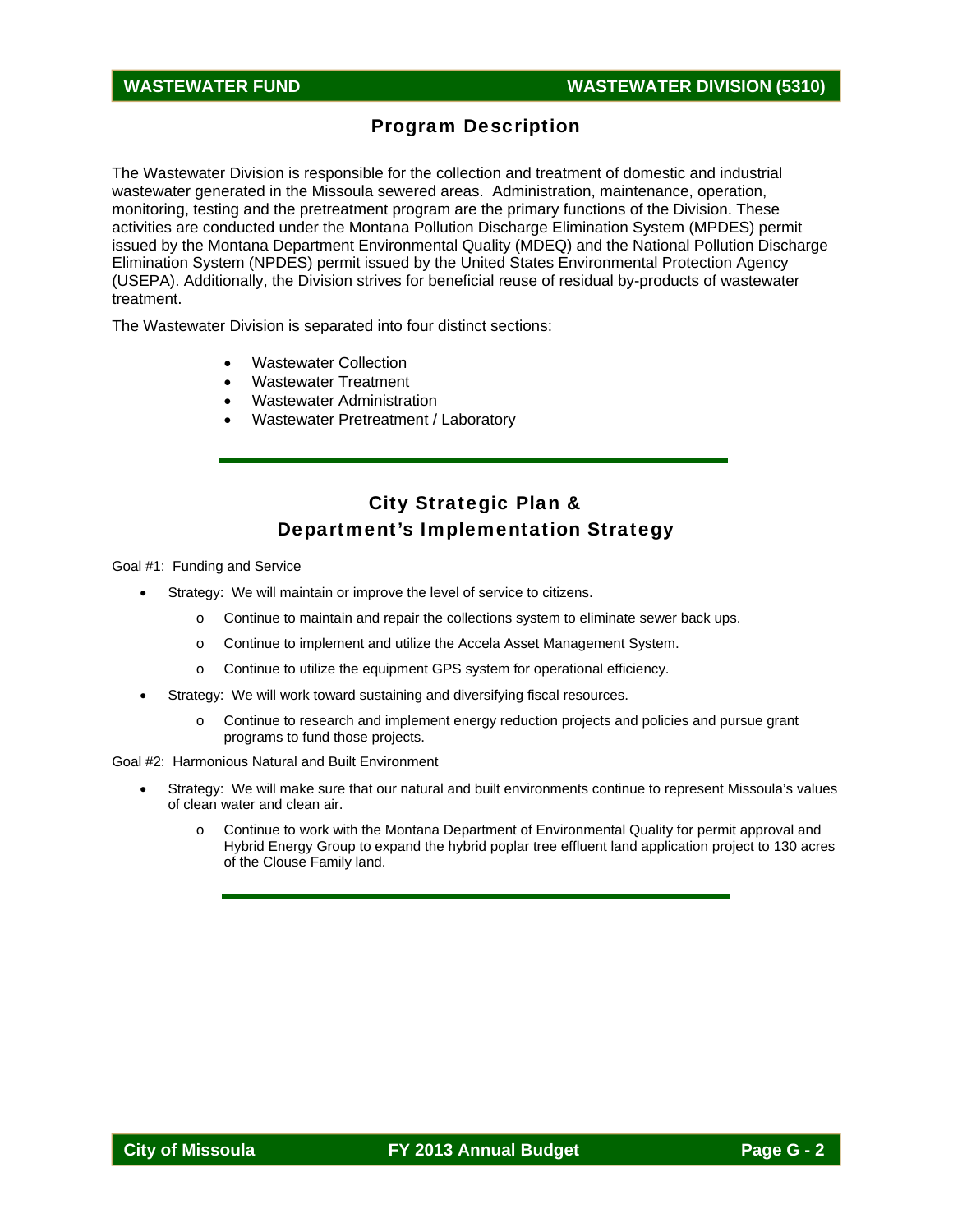| <b>Budget by Object of</b><br><b>Expenditure Category</b> |       | Actual<br>FY 2011 | <b>Amended</b><br>FY 2012 | Actual *<br>FY 2012 | <b>Adopted</b><br>FY 2013 | <b>Increase</b><br>(Decrease) | <b>Percent</b><br><b>Change</b> |
|-----------------------------------------------------------|-------|-------------------|---------------------------|---------------------|---------------------------|-------------------------------|---------------------------------|
| <b>Personal Services</b>                                  |       | 1.327.285<br>\$   | S<br>1.462.498            | 1.422.297           | 1.488.439                 | S<br>25.941                   | 2%                              |
| <b>Supplies</b>                                           |       | 394.633           | 643.532                   | 575.955             | 423.620                   | S<br>(219, 912)               | $-34%$                          |
| <b>Purchased Services</b>                                 |       | 1.208.244         | 1,475,363                 | 1,500,836           | 1,218,220                 | (257, 143)<br>S               | $-17%$                          |
| Miscellaneous                                             |       | 3.456.192         | 1.053.165                 | 1.067.920           | 1,153,546                 | 100.381<br>S                  | 10%                             |
| Debt Service                                              |       |                   |                           |                     | $\blacksquare$            | S<br>۰                        |                                 |
| Capital Outlay                                            |       | (4,525,795)       |                           | 44.842              | $\blacksquare$            | \$                            |                                 |
|                                                           | Total | 1.860.559         | 4,634,558<br>S            | 4,611,850<br>S      | 4,283,825<br>\$           | S<br>(350, 733)               | -8%                             |
| $*$ $\Box$ and $*$ and $\Box$ and $\Box$                  |       |                   |                           |                     |                           |                               |                                 |

#### FINANCIAL SUMMARY

Un-audited numbers

#### **STAFFING SUMMARY**

| <b>Title</b>                             | <b>Actual</b><br><b>FY 2010</b> | <b>Actual</b><br><b>FY 2011</b> | <b>Actual</b><br><b>FY 2012</b> | <b>Adopted</b><br><b>FY 2013</b> |
|------------------------------------------|---------------------------------|---------------------------------|---------------------------------|----------------------------------|
| WASTEWATER SUPERINTENDENT                | 1.00                            | 1.00                            | 1.00                            | 1.00                             |
| COLLECTION & MAINTENANCE SUPERVISOR      | 1.00                            | 1.00                            | 1.00                            | 1.00                             |
| WASTEWATER PLANT SUPERVISOR              | 1.00                            | 1.00                            | 1.00                            | 1.00                             |
| PRE-TREATMENT LAB SUPERVISOR             | 1.00                            | 1.00                            | 1.00                            | 1.00                             |
| <b>LAB TECHNICIAN</b>                    | 1.00                            | 1.00                            | 1.00                            | 1.00                             |
| <b>I AB TECHNICIAN</b>                   | 1.00                            | 1.00                            | 1.00                            | 1.00                             |
| PLANT OPERATOR                           | 1.00                            | 1.00                            | 1.00                            | 1.00                             |
| PLANT OPERATOR                           | 1.00                            | 1.00                            | 1.00                            | 1.00                             |
| PLANT OPFRATOR                           | 1.00                            | 1.00                            | 1.00                            | 1.00                             |
| PLANT OPERATOR                           | 1.00                            | 1.00                            | 1.00                            | 1.00                             |
| PLANT OPERATOR                           | 1.00                            | 1.00                            | 1.00                            | 1.00                             |
| PLANT MECHANIC                           | 1.00                            | 1.00                            | 1.00                            | 1.00                             |
| COLLECTION SYSTEM MAINTENANCE TECHNICIAN | 1.00                            | 1.00                            | 1.00                            | 1.00                             |
| COLLECTION SYSTEM MAINTENANCE TECHNICIAN | 1.00                            | 1.00                            | 1.00                            | 1.00                             |
| COLLECTION SYSTEM MAINTENANCE TECHNICIAN | 1.00                            | 1.00                            | 1.00                            | 1.00                             |
| COLLECTION SYSTEM MAINTENANCE TECHNICIAN | 1.00                            | 1.00                            | 1.00                            | 1.00                             |
| COLLECTION SYSTEM MAINTENANCE TECHNICIAN | 1.00                            | 1.00                            | 1.00                            | 1.00                             |
| COLLECTION SYSTEM MAINTENANCE TECHNICIAN | 1.00                            | 1.00                            | 1.00                            | 1.00                             |
| COLLECTION SYSTEM MAINTENANCE TECHNICIAN | 1.00                            | 1.00                            | 1.00                            | 1.00                             |
| COLLECTION SYSTEM MAINTENANCE TECHNICIAN | 1.00                            | 1.00                            | 1.00                            | 1.00                             |
| A DMINISTRATIVE SECRETARY                | 1.00                            | 1.00                            | 1.00                            | 1.00                             |
| <b>INTERMITTENT LABORERS/INTERN</b>      | 1.00                            | 0.50                            | 0.50                            | 0.50                             |
|                                          |                                 |                                 |                                 |                                  |
| <b>Total</b>                             | 22.00                           | 21.50                           | 21.50                           | 21.50                            |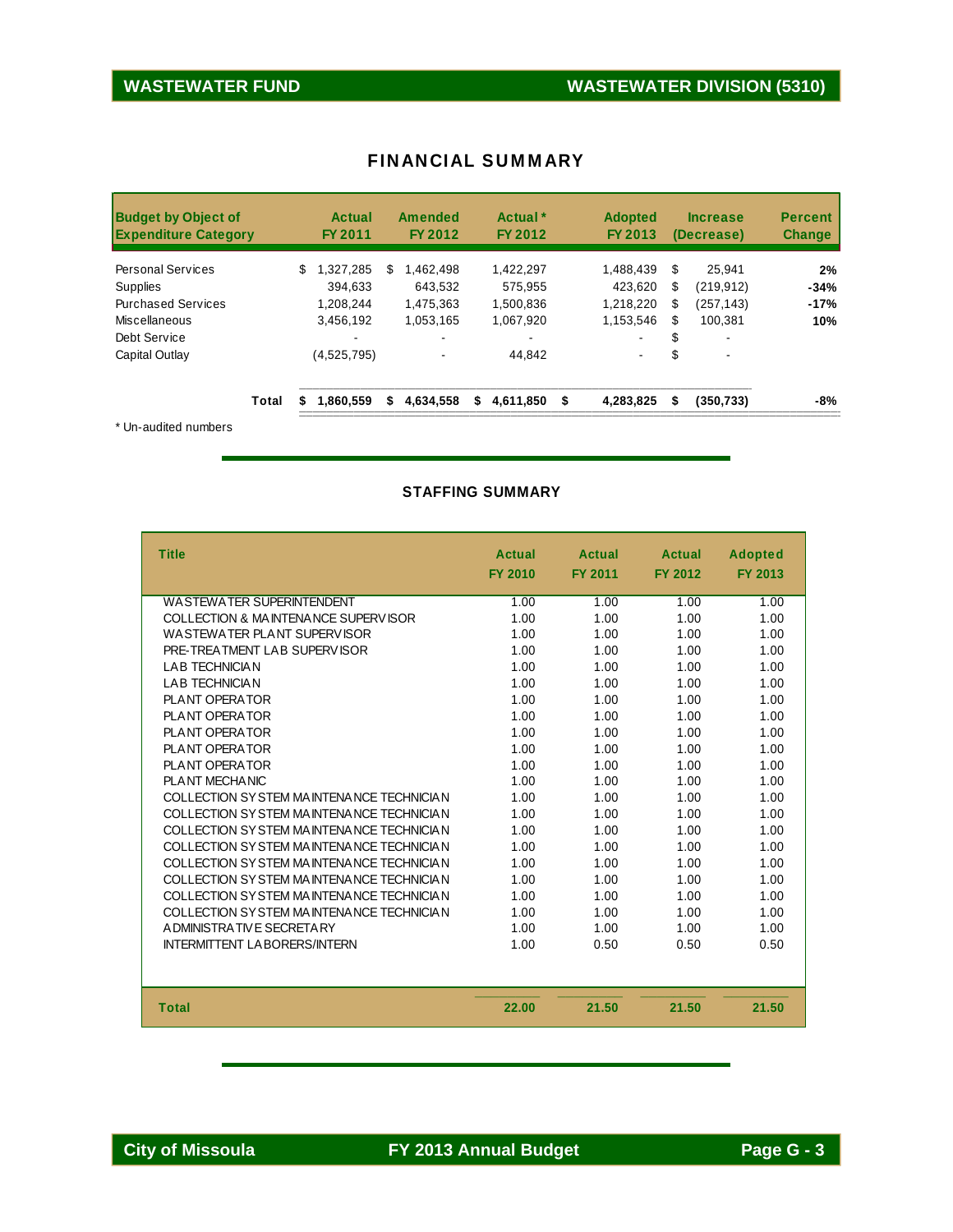# 2013 Budget Highlights

#### **Purchased Services:**

 We are proposing an increase to one expenditure account in order to meet the rising costs of the services provided (tipping fees to dispose of bio-solids).

#### **New Operating Requests Funded:**

 We are requesting increases to two of the Collections System expenditure accounts to meet the rising costs of the line maintenance.





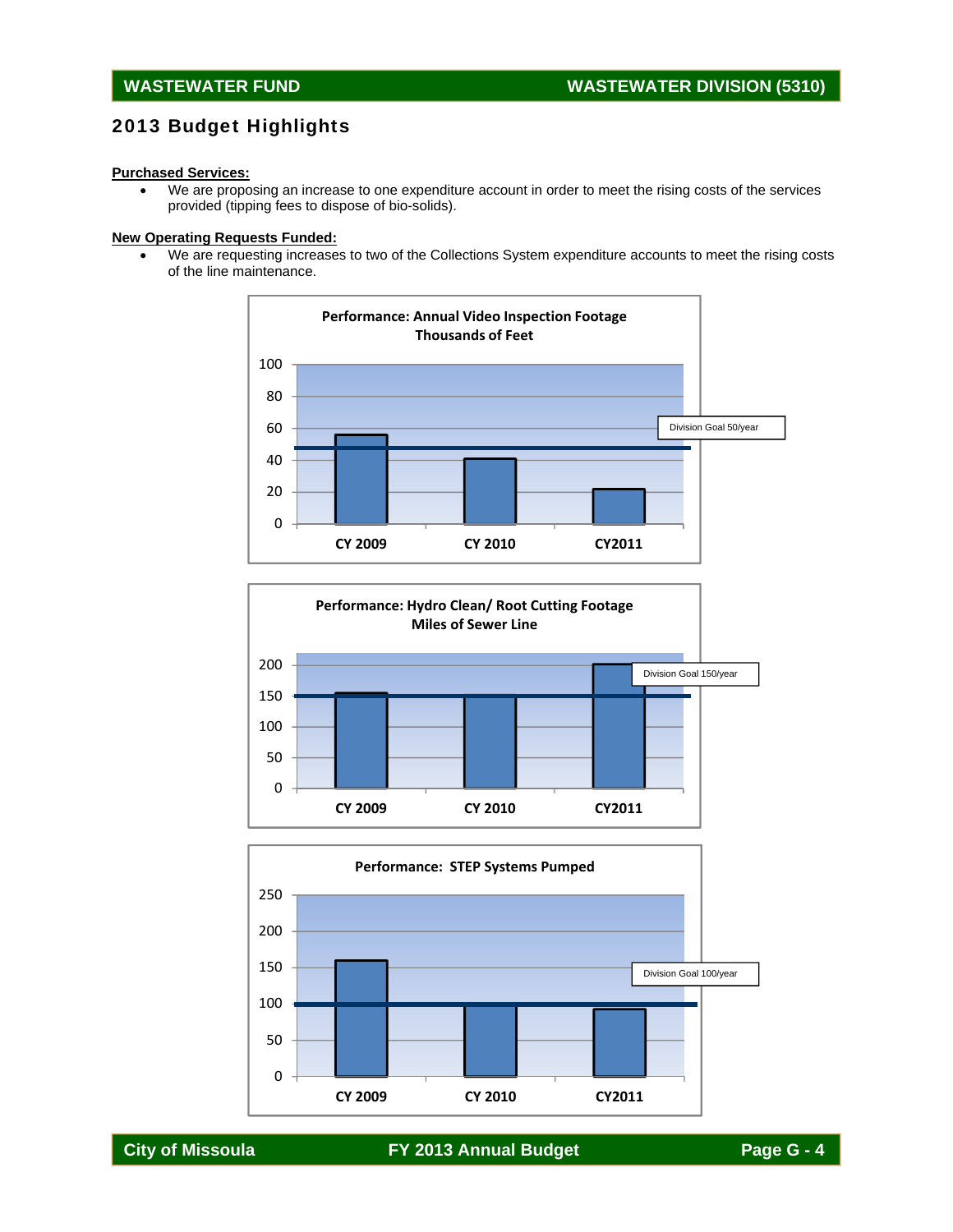# Performance Measures & Workload Indicators

| Performance Measures |  |  |
|----------------------|--|--|
|----------------------|--|--|

|    | <b>Measure</b>                                                                                                                                                                                                     | Actual<br><b>FY 2010</b> | Actual<br><b>FY 2011</b> | <b>Actual</b><br><b>FY 2012</b> | <b>Adopted</b><br><b>FY 2013</b> |
|----|--------------------------------------------------------------------------------------------------------------------------------------------------------------------------------------------------------------------|--------------------------|--------------------------|---------------------------------|----------------------------------|
|    | Continue scheduled maintenance on the collection<br>system to prevent sanitary sew er over flow s, sew er<br>back ups and identify and repair sew er lines prone<br>to ground w ater infiltration.                 | 100%                     | 100%                     | 100%                            | 100%                             |
| 2. | Continue to exceed MPDES permit requirements for<br>discharge into the Clark Ford River and use the Waste-<br>w ater Facility Plan and other source material to plan for<br>future grow th and regulatory changes. | 100%                     | 100%                     | 100%                            | 100%                             |
| 3. | Continue to operate a certified laboratory. Continue<br>100% compliance w ith Significant Industrial User<br>(SIU) inspections.                                                                                    | 100%                     | 100%                     | 100%                            | 100%                             |

Historical data has been estimated.

#### Workload Indicators

| Indicator                                                     | Actual<br><b>FY 2010</b> | Actual<br><b>FY 2011</b> | Actual<br>FY 2012   | <b>Adopted</b><br>FY 2013 |
|---------------------------------------------------------------|--------------------------|--------------------------|---------------------|---------------------------|
| 1. Annual sew er main hydro-cleaning/root cutting (feet)      | 818,000                  | 802.560                  | 792.000             | 800.000                   |
| 2. Annual sew er main video inspection (feet)                 | 56.000                   | 41.000                   | 22,010              | 50,000                    |
| Annual STEP tanks pumped<br>3.                                | 160                      | 99                       | 93                  | 101                       |
| Treated plant effluent cBOD and TSS<br>4.                     | $<$ 5 mg/l               | $<$ 5 mg/l               | $<$ 5 mg/l          | $<$ 5 mg/l                |
| Treated plant effluent phosphorus<br>5.                       | $0.63$ mg/l              | .27 $mq/l$               | .18 mg/l            | $<$ 1 mg/l                |
| Treated plant effluent nitrogen<br>6.                         | $7.78$ mg/l              | $8.86$ mg/l              | $8.51 \text{ mq/l}$ | $<$ 10 mg/l               |
| Laboratory QA/QC certification<br>$7$ .                       | Pass                     | Pass                     | Pass                | Pass                      |
| 11 Annual Significant Industrial User (SIU) inspections<br>8. | 100%                     | 100%                     | 100%                | 100%                      |
| Annual Minor Industrial User (MIU) inspections<br>9.          | 5%                       | 5%                       | 5%                  | 5%                        |

Historical data has been estimated.

**Wastewater Treatment Performance Measures**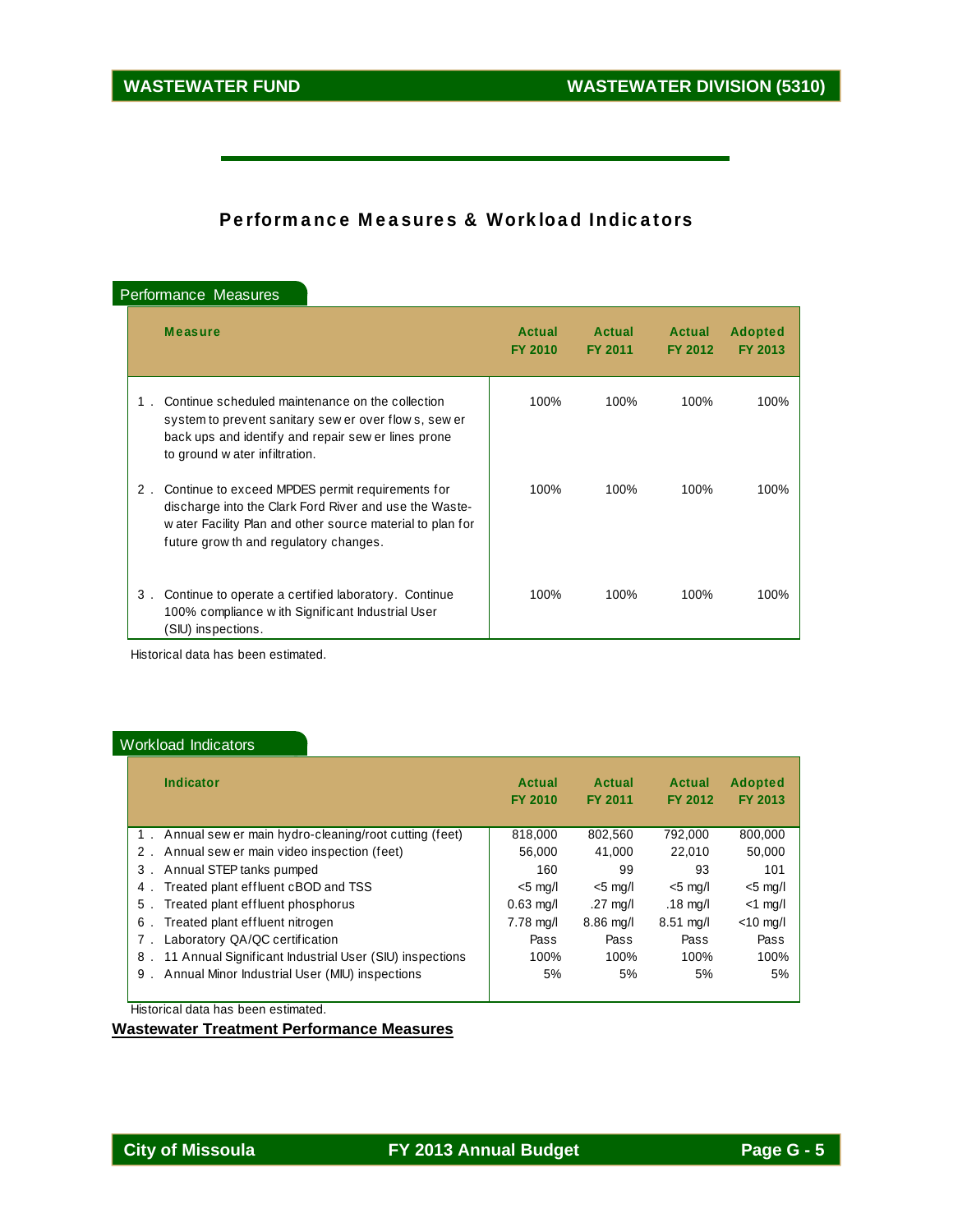# **WASTEWATER FUND WASTEWATER DIVISION (5310)**





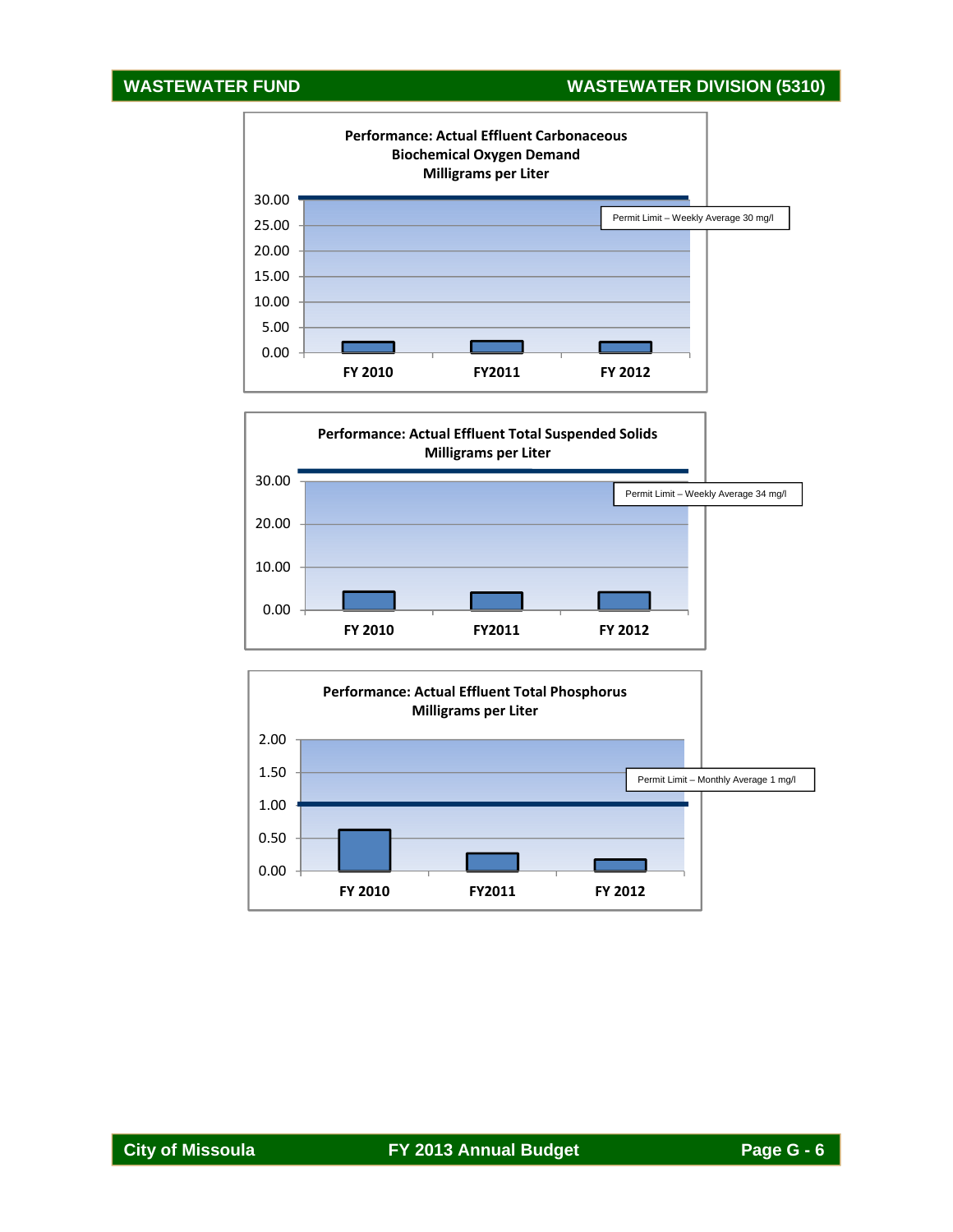# **WASTEWATER FUND WASTEWATER DIVISION (5310)**



#### **Pretreatment/ Laboratory Performance Measures**

| Year | Laboratory QA/QC | 11 Annual SIU | Annual MIU  |
|------|------------------|---------------|-------------|
|      |                  | Inspections   | Inspections |
| 2009 |                  |               |             |
|      | Passed all       | 100%          | 05%         |
| 2010 |                  |               |             |
|      | Passed all       | 100%          | 05%         |
| 2011 |                  |               |             |
|      | Passed all       | 100%          | 05%         |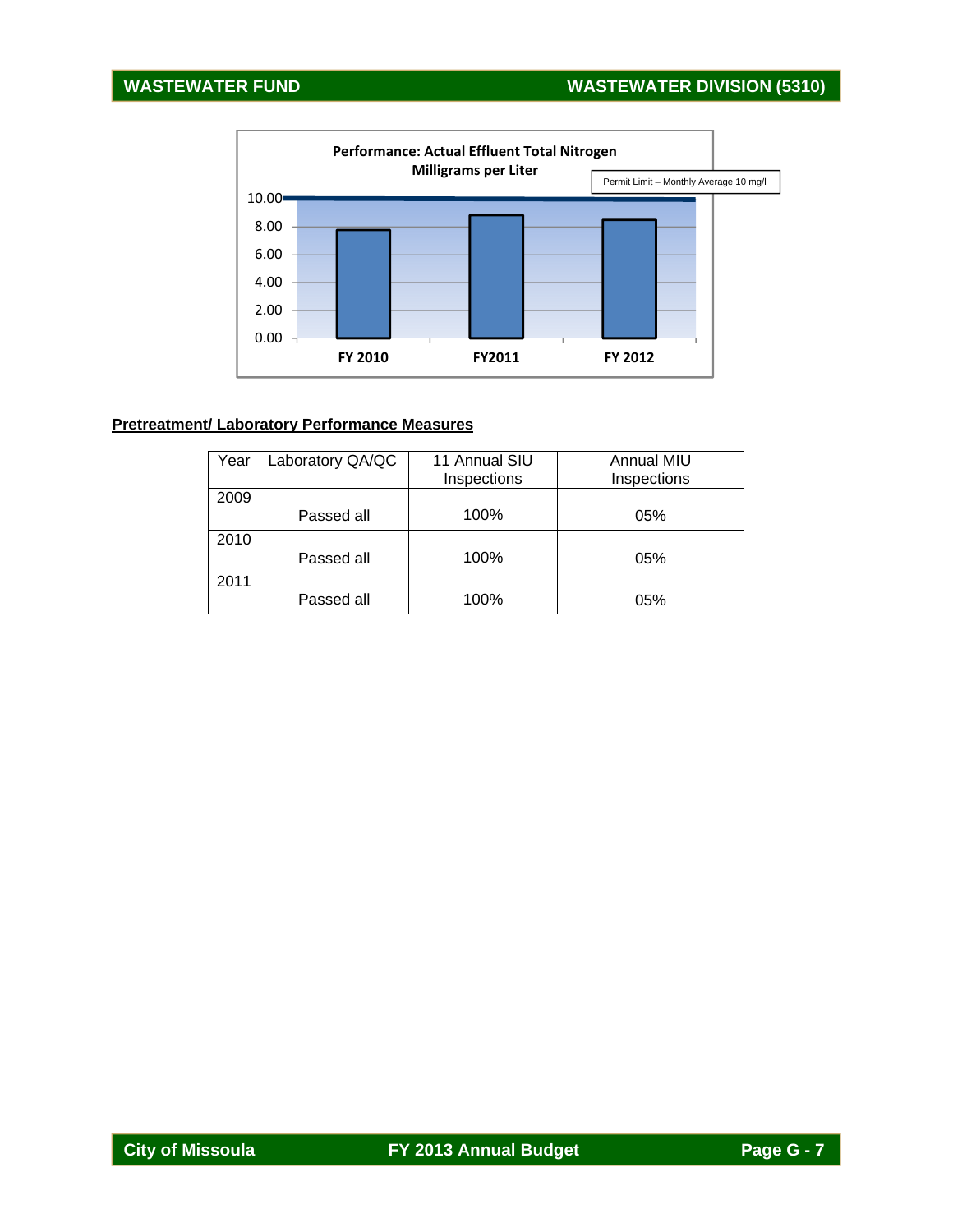# Program Description – (5311)

This fund receives the revenues of the different Sewer Enterprise funds and distributes them according to need. The primary revenue source is the user fees charged to users of the Sewage system.

# Activities and Objectives

To receive and transfer approximately \$6,828,714 in sewer use fees, delinquencies and interest on investments during Fiscal Year 2013.

#### INTER-FUND TRANSFER OUT

| Total                                                         | \$6,828,714 |
|---------------------------------------------------------------|-------------|
| Transfer to Sewer Revenue Bond Series 2011 Bond Debt Service  | 99,880      |
| Transfer to Sewer Revenue Bond Series 2010 Bond Debt Service  | 439,637     |
| Transfer to Sewer Revenue Bond Series 2010B Bond Debt Service | 39,313      |
| Transfer to Sewer Revenue Bond Series 2010A Bond Debt Service | 4,156       |
| Transfer to Sewer Revenue Bond Series 2005 Bond Debt Service  | 20,400      |
| Transfer to Sewer Revenue Bond Series 2005 Bond Debt Service  | 120.319     |
| Transfer to Sewer Revenue Bond Series 2003 Bond Debt Service  | 264,375     |
| Transfer to Sewer Revenue Bond Series 2003 Bond Debt Service  | 271.475     |
| Transfer to Sewer Revenue Bond Series 2002 Bond Debt Service  | 365,100     |
| Transfer to Sewer Revenue Bond Series 2002 Bond Debt Service  | 93,560      |
| Transfer to Sewer Revenue Bond Series 1999 Bond Debt Service  | 132,202     |
| Transfer to Sewer Revenue Bond Series 2001 Bond Debt Service  | 52,900      |
| Transfer to Sewer Revenue Bond Series 2001 Bond Debt Service  | 33,280      |
| Transfer to Sewer R&D Fund                                    | 687,292     |
| <b>Transfer to Sewer Operating Budget</b>                     | 4,204,825   |
|                                                               |             |

#### FINANCIAL SUMMARY

| <b>Budget by Object of</b><br><b>Expenditure Category</b> |       | <b>Actual</b><br>FY 2011 |    | Amended<br>FY 2012 | Actual <sup>*</sup><br>FY 2012 | <b>Adopted</b><br>FY 2013 | <b>Increase</b><br>(Decrease) | <b>Percent</b><br><b>Change</b> |
|-----------------------------------------------------------|-------|--------------------------|----|--------------------|--------------------------------|---------------------------|-------------------------------|---------------------------------|
| <b>Personal Services</b>                                  |       | \$<br>$\blacksquare$     | \$ | $\blacksquare$     | \$                             | \$                        | \$                            |                                 |
| <b>Supplies</b>                                           |       |                          |    |                    |                                |                           |                               |                                 |
| <b>Purchased Services</b>                                 |       |                          |    |                    |                                |                           |                               |                                 |
| Miscellaneous                                             |       | 6,131,577                |    | 6,503,714          | 6,345,688                      | 6,828,714                 | 325.000                       | 5%                              |
| Debt Service                                              |       |                          |    |                    |                                |                           |                               |                                 |
| Capital Outlay                                            |       |                          |    |                    |                                |                           | ۰                             |                                 |
|                                                           | Total | \$6,131,577              | S. | 6,503,714          | \$<br>6,345,688 \$             | 6,828,714                 | \$<br>325,000                 | 5%                              |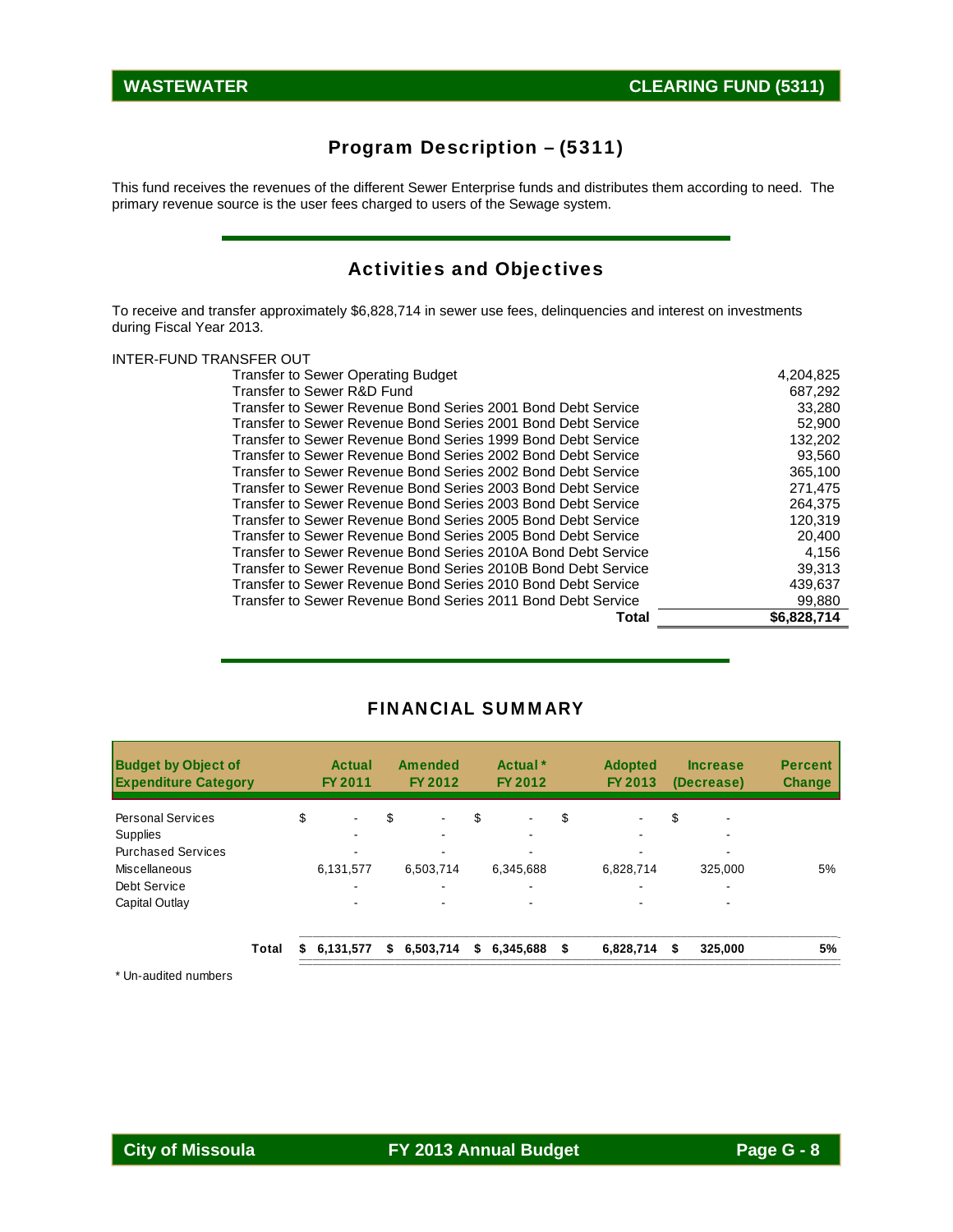### Program Description – (5315)

This fund accounts for the receipts and disbursements made pursuant to the two loan programs available to offset the costs of sewer connections for residential properties.

### Activities and Objectives

The City Sewer Loan Program was created to provide financial assistance to property owners to connect to sanitary sewer. Eligibility requirements include: home has to be owner occupied, property has to be less than 50,000 square feet in size and owners need to be below Federal HUD Median Household Income 80% Limit level. This program is not available to properties outside the City limits.

There are two payment alternatives: 1) the loan payments are deferred and do not have to be paid off until the property or owners no longer meet the eligibility requirements; or 2) the loan is paid off over eight years. Both options accrue interest at the rate established for the City's Sidewalk and Curb Warrants (currently 5.536%)

The Bank Sewer Loan Program was created in FY95 in conjunction with local banks and credit unions. The participating banks and credit unions provide loans for the connection costs to the City sewer system and the City guarantees the loan, providing that the property owners complete the City's application and related City forms. If a loan is defaulted on, the City buys the loan and places it as a lien on the property. Residential properties, including rentals and multi-family units are eligible for this program. This program is available to residential properties in or out of the City limits.

#### TOTAL FUND EXPENDITURES - \$20,000

| <b>Budget by Object of</b><br><b>Expenditure Category</b> |       |    | Actual<br>FY 2011 | <b>Amended</b><br>FY 2012 |    | Actual <sup>*</sup><br>FY 2012 | <b>Adopted</b><br>FY 2013 | <b>Increase</b><br>(Decrease)  | <b>Percent</b><br><b>Change</b> |
|-----------------------------------------------------------|-------|----|-------------------|---------------------------|----|--------------------------------|---------------------------|--------------------------------|---------------------------------|
| <b>Personal Services</b>                                  |       | \$ | $\blacksquare$    | \$<br>$\blacksquare$      | \$ | $\blacksquare$                 | \$<br>$\blacksquare$      | \$<br>$\overline{\phantom{0}}$ |                                 |
| Supplies                                                  |       |    |                   |                           |    |                                |                           |                                |                                 |
| <b>Purchased Services</b>                                 |       |    | 15.443            | 12,500                    |    | 14.340                         |                           | (12,500)                       | $-100%$                         |
| Miscellaneous                                             |       |    |                   | 20,000                    |    | 12.972                         | 20,000                    |                                | $0\%$                           |
| Debt Service                                              |       |    | ۰.                | $\blacksquare$            |    |                                | $\overline{\phantom{0}}$  |                                |                                 |
| Capital Outlay                                            |       |    | ٠                 |                           |    |                                |                           | ٠                              |                                 |
|                                                           | Total | S  | 15,443            | \$<br>32,500              | S  | 27.311                         | \$<br>20,000              | \$<br>(12,500)                 | $-38%$                          |

#### FINANCIAL SUMMARY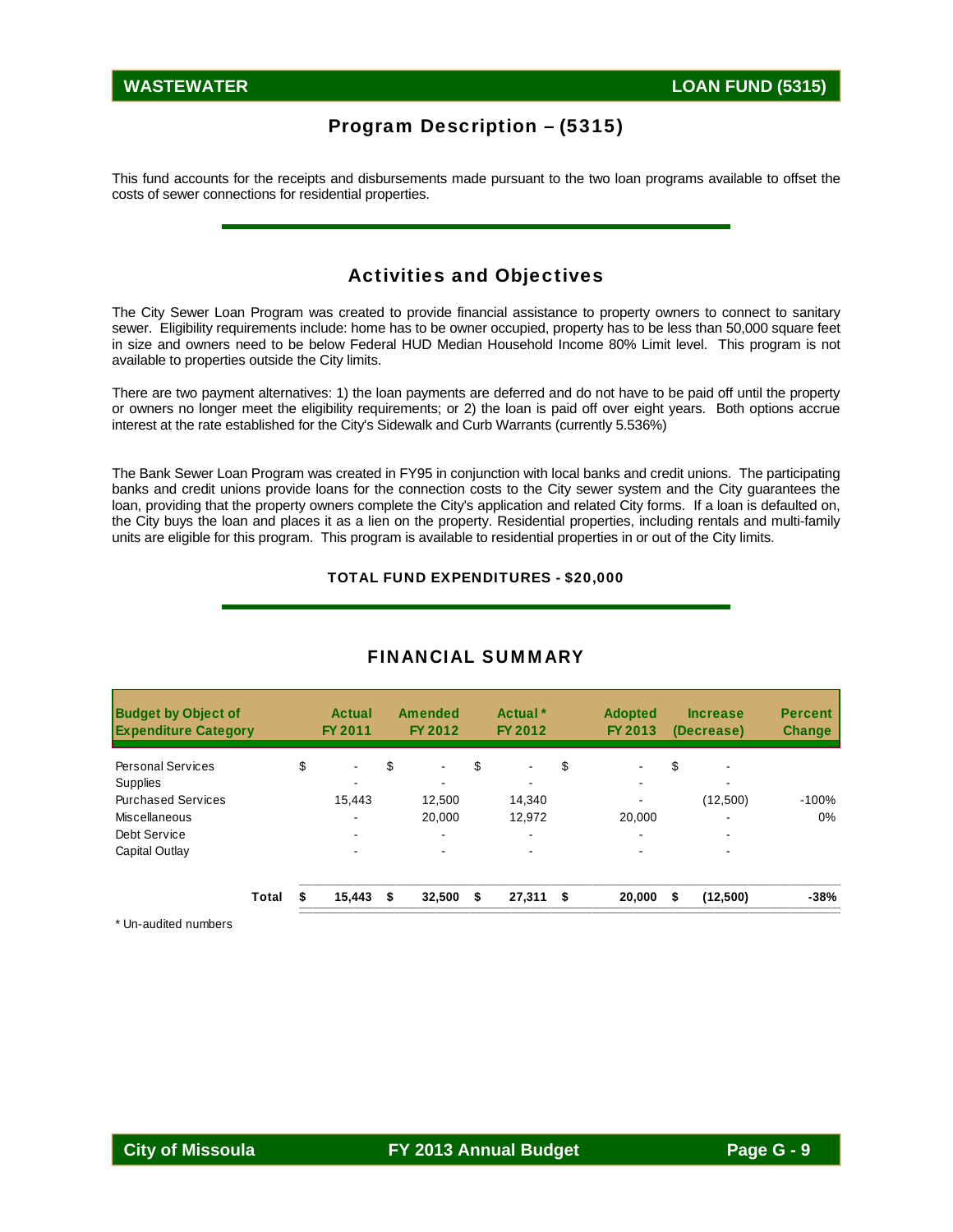#### Program Description – (5320)

The Wastewater Treatment Replacement and Depreciation fund was established to account for the Wastewater Treatment Plant's fixed assets, fund balance, and depreciation reserves. The balance of Sewer Use Fees that are not needed for operations or debt service is accumulated in the R & D fund for future capital replacement and improvements.

#### Activities and Objectives

The projects scheduled for the Wastewater Treatment R & D fund are listed below.

- 1. **Miscellaneous Sewer Main Repairs:** Minor repair projects to the existing collection system (Account 360: \$100,000).
- 2. **Miscellaneous WWTP Repair Projects:** This appropriation is for repair projects to the existing Wastewater Treatment Plant infrastructure that cannot be anticipate (Account 360: \$100,000).
- 3. **Sewer Line Rehabilitation Projects:** Rehabilitate/upgrade old sewer line assets through both excavation and replacement of lines or some type of "slip lining" technique or manhole installations (Account 360: \$100,000).
- 4. **Lateral Sewer Main Extensions:** Provide lateral mains under new street construction projects to prevent the need to dig up street for future sewer line development. Costs may be recovered when future connections occur (Account 360: \$10,000).
- 5. **Russell Street Sewer Interceptor:** Portions of the existing sewer are planned to be reconstructed or relined depending on pipe condition and capacity. (Account 350: \$50,000).
- 6. **Energy Conservation:** A study identified opportunities for energy savings at the Wastewater Treatment Plant. Four projects will result in annual electrical savings. (Account 360: \$25,000)
- 7. **Capital Lease**: Payment for the Capital Lease for equipment purchases (Account 610: \$87,014; Account 620: \$99,544).

**Total Purchased Services: \$385,000 Total Principal and Interest: \$99,544 Total Expenditures: \$484,544** 

| <b>Budget by Object of</b><br><b>Expenditure Category</b> |       |    | Actual<br>FY 2011 | <b>Amended</b><br>FY 2012 | Actual <sup>*</sup><br>FY 2012 | <b>Adopted</b><br>FY 2013 |    | <b>Increase</b><br>(Decrease) | <b>Percent</b><br><b>Change</b> |
|-----------------------------------------------------------|-------|----|-------------------|---------------------------|--------------------------------|---------------------------|----|-------------------------------|---------------------------------|
| <b>Personal Services</b>                                  |       | \$ | $\blacksquare$    | \$<br>$\blacksquare$      | \$                             | \$<br>$\blacksquare$      | \$ | $\overline{\phantom{0}}$      |                                 |
| <b>Supplies</b>                                           |       |    |                   |                           |                                |                           |    | -                             |                                 |
| <b>Purchased Services</b>                                 |       |    | 85.125            | 420.000                   | 133.863                        | 385,000                   |    | (35,000)                      | -8%                             |
| Miscellaneous                                             |       |    | 173.290           | 46,196                    |                                | -                         |    | (46, 196)                     | $-100%$                         |
| Debt Service                                              |       |    |                   |                           | 25.441                         |                           |    |                               |                                 |
| Capital Outlay                                            |       |    | 357.043           | 60.000                    | 28.549                         | 99.544                    |    | 39.544                        | 66%                             |
|                                                           | Total | S  | 615,457           | \$<br>526,196             | \$<br>187.853                  | \$<br>484.544             | S  | (41, 652)                     | -8%                             |

#### FINANCIAL SUMMARY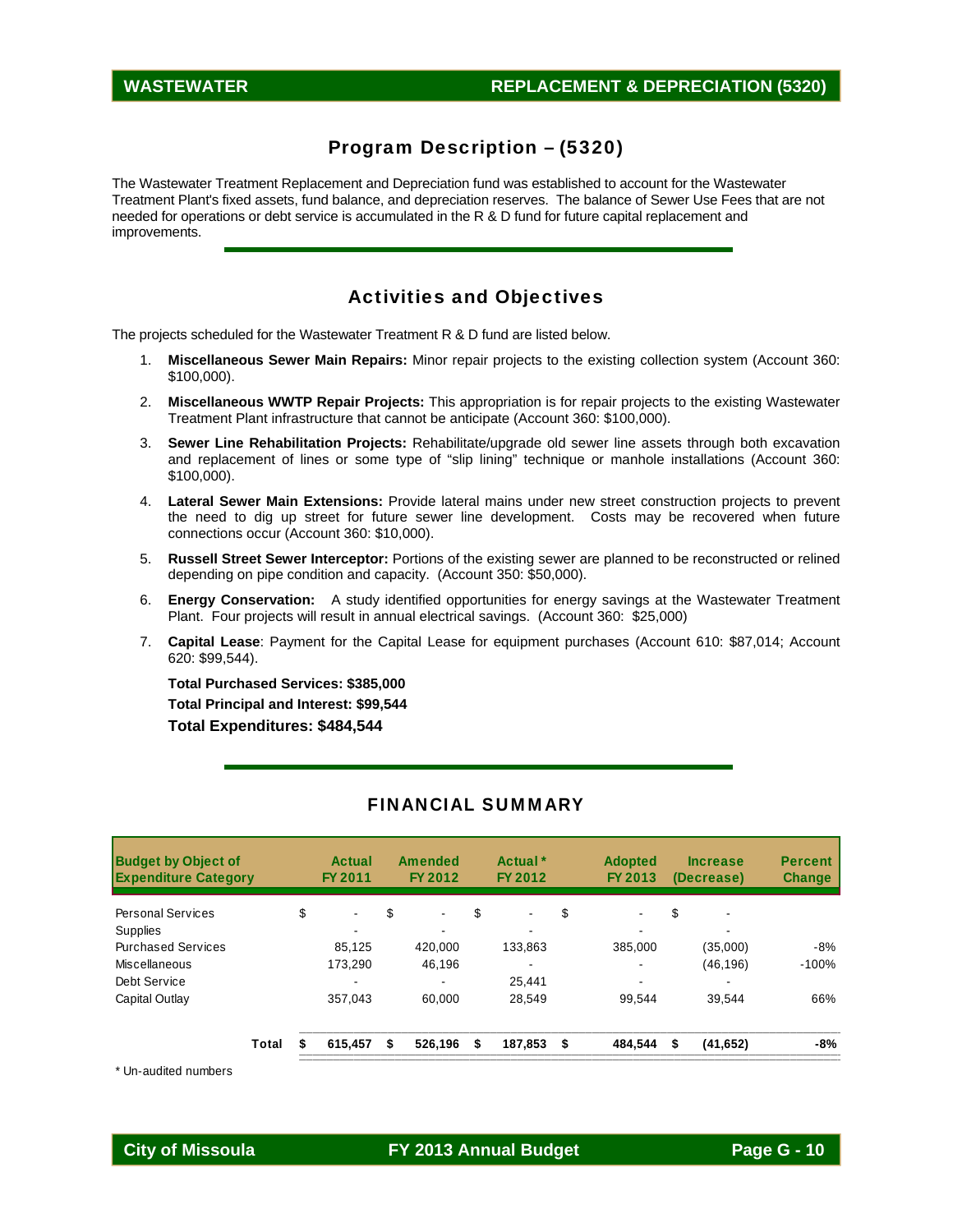# Program Description – (5325)

This fund is established to segregate expenditures and revenues of the Sewer Development Fee. The fee is charged on new sewer connections to reflect a contribution by new customers toward the cost of the existing physical plant and sewer lines. This contribution compensates existing users for the Sewer plant and additions which were built to allow sufficient capacity for future community growth.

# Activities and Objectives

Sewer Development Fees are earmarked for necessary sewer projects related to new connections and sewer system capacity expansion. The City Council has to give prior approval to any expenditure from the Sewer Development Fee Fund.

\$100,000 is appropriated for various projects that may come up as the year progresses where it is appropriate to increase capacity of a private line being installed for future users.

#### **The expenditures for FY 2013 are as follows:**

- Hybrid Poplar Tree Effluent Application- \$450,000
- Eko Compost Land Purchase- \$264,347
- Oversizing Assistance \$40,000
- Sewer Development Fee Cost Study \$10,000

#### **TOTAL FUND EXPENDITURES - \$764,347**

### FINANCIAL SUMMARY

|       | Actual<br>FY 2011 | FY 2012              |                | Actual <sup>*</sup><br>FY 2012 | <b>Adopted</b><br>FY 2013      | <b>Increase</b><br>(Decrease)  | <b>Percent</b><br><b>Change</b> |
|-------|-------------------|----------------------|----------------|--------------------------------|--------------------------------|--------------------------------|---------------------------------|
|       | $\blacksquare$    | \$<br>$\blacksquare$ | \$             | $\blacksquare$                 | \$<br>$\overline{\phantom{a}}$ | \$<br>$\overline{\phantom{0}}$ |                                 |
|       |                   |                      |                |                                |                                |                                |                                 |
|       | 15.750            | 5.000                |                | 44.770                         | 15.000                         | 10.000                         | 200%                            |
|       |                   |                      |                | 36.435                         |                                |                                |                                 |
|       |                   | 513.094              |                | 260.347                        | 259.347                        | (253.747)                      | $-49%$                          |
|       | 13.500            | 1.730.000            |                | 1,518,768                      | 490.000                        | (1,240,000)                    | $-72%$                          |
| Total | 29,250            | \$<br>2,248,094      | \$             |                                | \$<br>764.347                  | \$(1,483,747)                  | -66%                            |
|       |                   | \$                   | <b>Amended</b> |                                | 1,860,319                      |                                |                                 |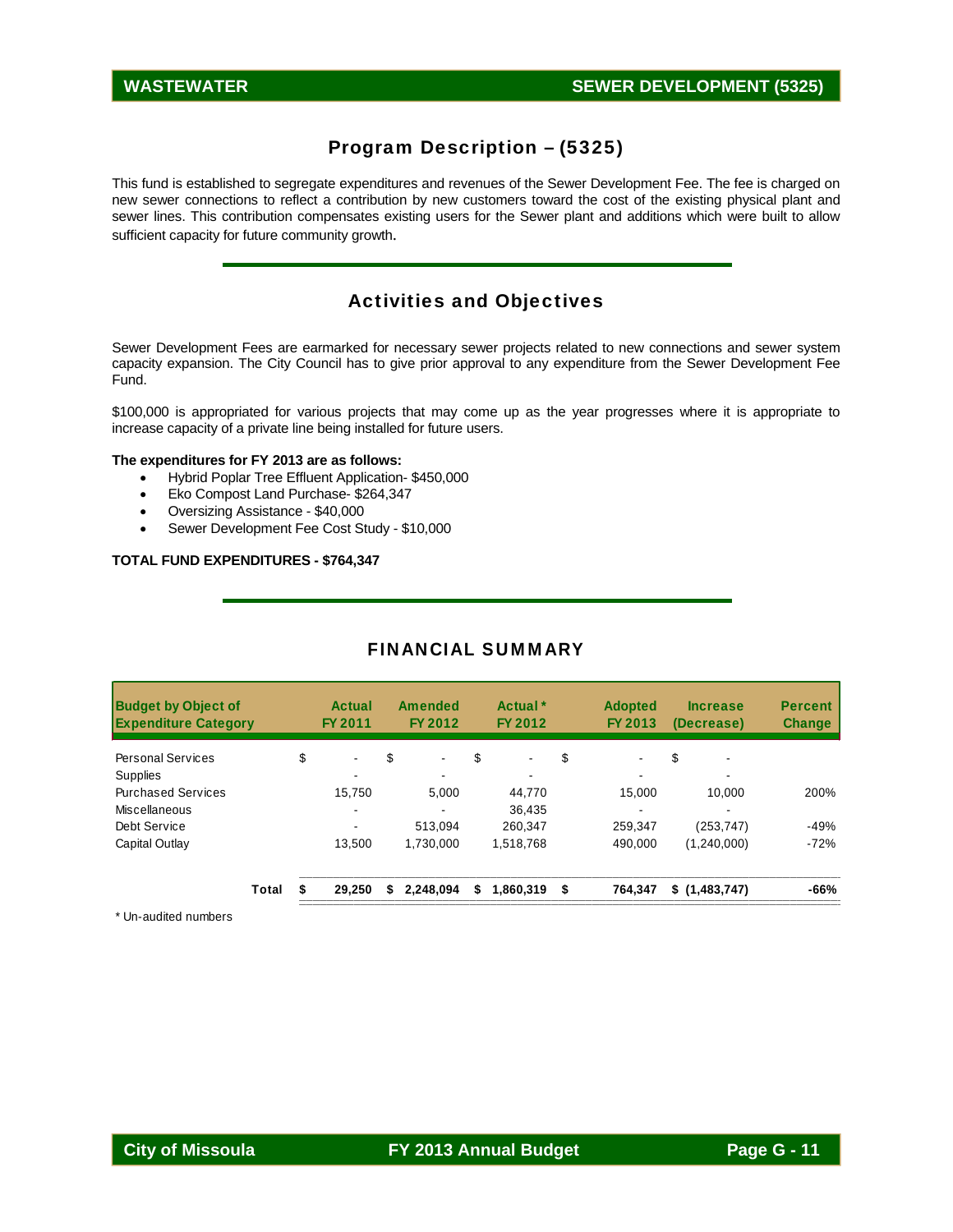# Program Description – (5340)

The fund accounts for the receipts and expenditures for major Sewage Plant construction projects. The primary funding sources for such projects are revenue bonds, grants, and the State Revolving Fund (SRF) Program which was established with the final EPA appropriations for state and local wastewater treatment projects.

### Activities and Objectives

There are no activities planned in the sewer construction fund for FY13.

**TOTAL FUND EXPENDITURES - \$ 0** 

#### FINANCIAL SUMMARY

| <b>Budget by Object of</b><br><b>Expenditure Category</b> |       |    | Actual<br>FY 2011 |    | <b>Amended</b><br>FY 2012 |    | Actual <sup>*</sup><br>FY 2012 | <b>Adopted</b><br>FY 2013 | <b>Increase</b><br>(Decrease) | <b>Percent</b><br><b>Change</b> |
|-----------------------------------------------------------|-------|----|-------------------|----|---------------------------|----|--------------------------------|---------------------------|-------------------------------|---------------------------------|
| <b>Personal Services</b>                                  |       | \$ | $\blacksquare$    | \$ | $\blacksquare$            | \$ | $\blacksquare$                 | \$                        | \$<br>٠                       |                                 |
| Supplies                                                  |       |    |                   |    |                           |    |                                |                           |                               |                                 |
| <b>Purchased Services</b>                                 |       |    | 67.243            |    |                           |    |                                |                           |                               |                                 |
| Miscellaneous                                             |       |    | 755.611           |    |                           |    |                                |                           |                               |                                 |
| Debt Service                                              |       |    |                   |    |                           |    |                                |                           |                               |                                 |
| Capital Outlay                                            |       |    | 4.177.344         |    | 8.000.000                 |    | 4.300.326                      |                           | (8,000,000)                   | $-100%$                         |
|                                                           | Total | S. | 5,000,197         | s. | 8,000,000                 | S. | 4,300,326 \$                   |                           | \$ (8,000,000)                | $-100%$                         |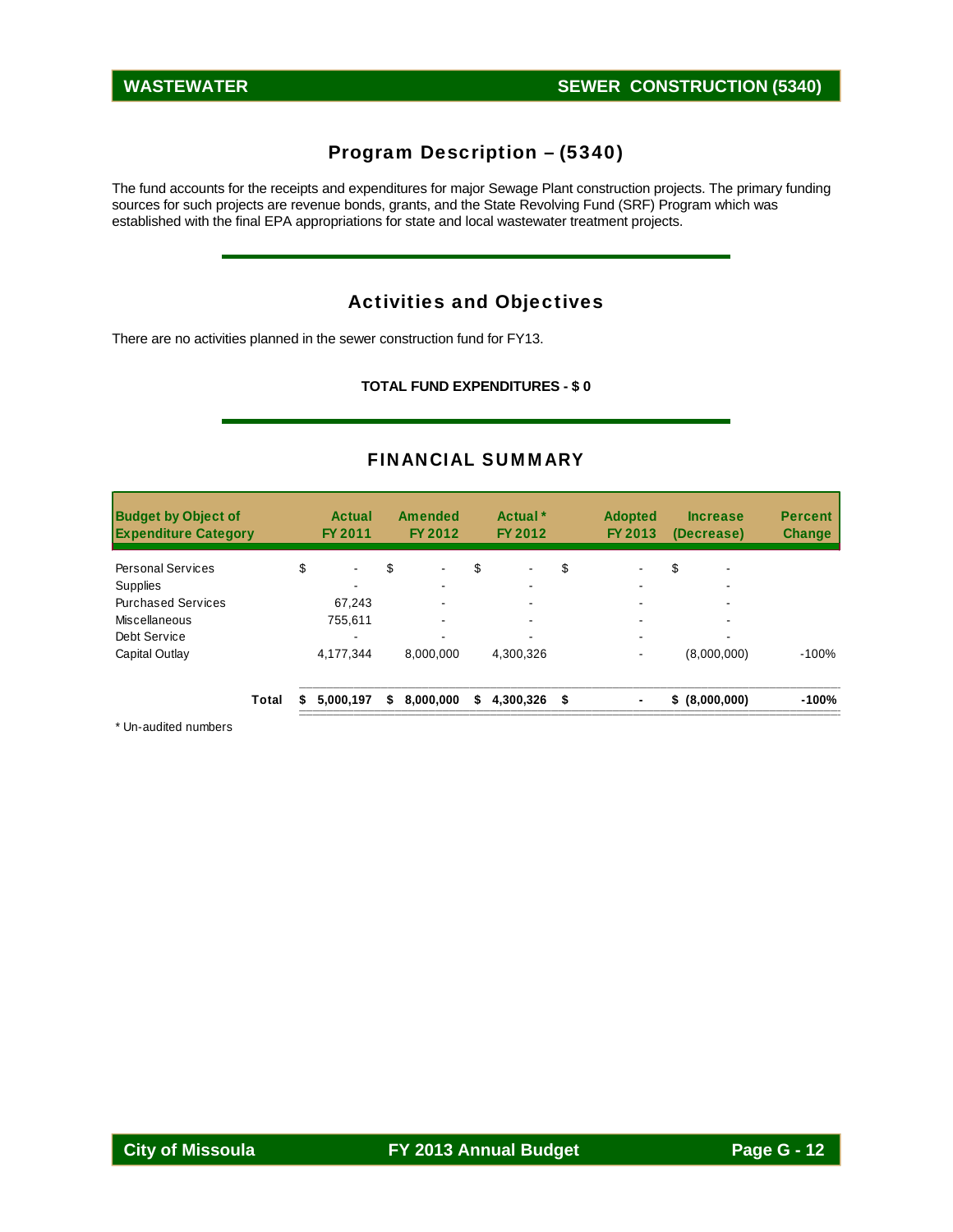### Program Description – **(5361, 5362, 5365, 5371, 5373, 5375, 5377, 5379, 5381, 5383, 5386, 5387)**

These funds account for the three existing Sewer Revenue Bonds, two 1992 bond issues to the State of Montana SRF revolving loan program, a 1999 bond issue to the State of Montana SRF revolving loan program and a 2000 bond issue to the State of Montana SRF revolving loan program. Expenditures from the funds are for the yearly debt service payments.

### Activities and Objectives

**2001 Sewer Revenue Bond (5361)** - To make yearly debt service on the bonds that were issued to finance the installation of the Bellvue Interceptor. **\$33,280** 

**2000 Series B Sewer Revenue Bond (5362)** - To make yearly debt service on the Series 2000B bonds that were issued to finance the installation of the Reserve Street collector and Pineview interceptor. **\$52,900** 

**1999 Sewer Revenue Bond (5365)** - To make yearly debt service on the Series 1998 bonds that were issued to finance the installation of the East Reserve Street collector, Mullan Road interceptor, administration building refurbish and engineering for the new treatment plant. **\$132,202**

**2002 Sewer Revenue Bond (5371)** - To make yearly debt service on the bonds that were issued to finance the installation of the 39<sup>th</sup> Street/SW Higgins-Bellvue Interceptor and the treatment plant upgrade. **\$93,560** 

**2002 Series A Sewer Revenue Bond (5373)** - To make yearly debt service on the bonds that were issued to finance the upgrade of the treatment plant. **\$365,100** 

**2003 Series B Sewer Revenue Bond (5375)** - To make yearly debt service on the bonds that were issued to finance the upgrade of the treatment plant. **\$271,475** 

**2004 Sewer Revenue Bond (5377)** - To make yearly debt service on the bonds that were issued to finance the upgrade of the treatment plant. **\$264,375** 

**2005 Sewer Revenue Bond (5379)** - To make yearly debt service on the bonds that were issued to finance the upgrade/extension of sewer lines on Birch/Broadway/Lincolnwood Phase I/Gilbert. **\$120,319** 

**2006 Sewer Revenue Bond (5381)** - To make yearly debt service on the bonds that were issued to finance the upgrade/extension of sewer lines on Lincolnwood Phase II. **\$20,400** 

**2010 Sewer Revenue Bond Series (5383.330)** - To make yearly debt service on the bonds that were issued to finance the upgrade/extension of sewer lines on Lolo Street. **\$4,156** 

**2010 Sewer Revenue Bond Series B(5383.550)** - To make yearly debt service on the bonds that were issued to finance the upgrade/extension of sewer lines on the west side of the Rattlesnake valley. **\$39,313** 

**2010 Sewer Revenue Bond Series A (5386)** - To make yearly debt service on the bonds that were issued to finance the upgrade of the Head-works at the Treatment Plant. **\$697,068** 

**2011 Sewer Revenue Bond Series A (5387)** - To make yearly debt service on the bonds that were issued to finance various sewer system improvements. **\$99,880** 

**Total Expenditures: \$2,194,028**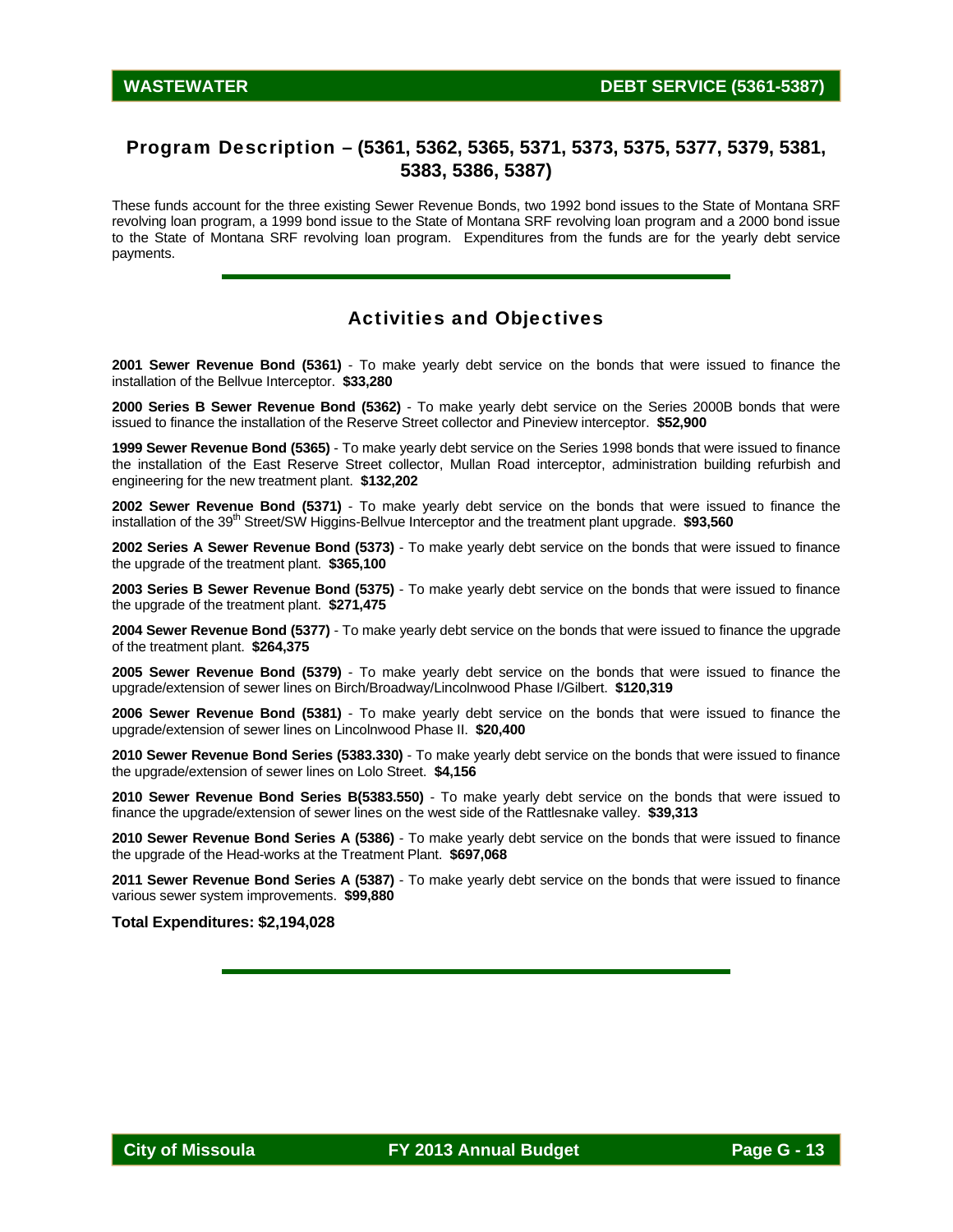| <b>FINANCIAL SUMMARY</b> |  |
|--------------------------|--|
|--------------------------|--|

| <b>Budget by Object of</b><br><b>Expenditure Category</b> |       | Actual<br>FY 2011    | <b>Amended</b><br>FY 2012 |    | Actual <sup>*</sup><br>FY 2012 | <b>Adopted</b><br>FY 2013 | <b>Increase</b><br>(Decrease) |         | <b>Percent</b><br><b>Change</b> |
|-----------------------------------------------------------|-------|----------------------|---------------------------|----|--------------------------------|---------------------------|-------------------------------|---------|---------------------------------|
| <b>Personal Services</b>                                  |       | \$<br>$\blacksquare$ | \$<br>$\blacksquare$      | \$ | $\blacksquare$                 | \$                        | \$                            | ۰       |                                 |
| <b>Supplies</b>                                           |       |                      |                           |    |                                | -                         |                               |         |                                 |
| <b>Purchased Services</b>                                 |       |                      |                           |    |                                |                           |                               |         |                                 |
| Miscellaneous                                             |       | 317.966              | 4,028                     |    | 4,028                          |                           |                               | (4,028) | $-100%$                         |
| Debt Service                                              |       | 886.427              | 2,119,856                 |    | 2,113,916                      | 2,194,028                 |                               | 74,172  | 3%                              |
| Capital Outlay                                            |       |                      |                           |    |                                |                           |                               |         |                                 |
|                                                           | Total | 1,204,393            | \$3,719,031               | S. | 2,117,944                      | \$<br>2,194,028           | £.                            | 70,144  | 2%                              |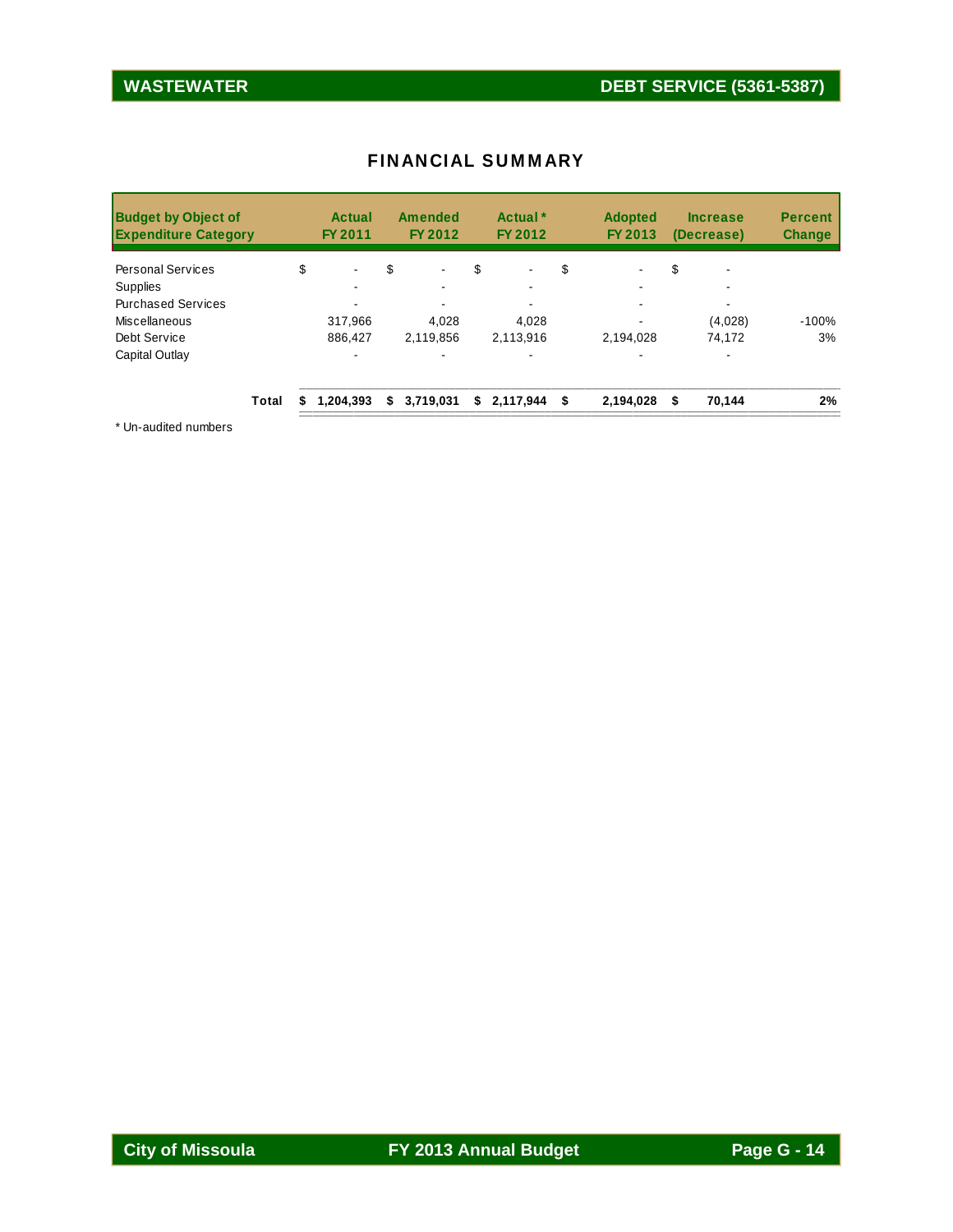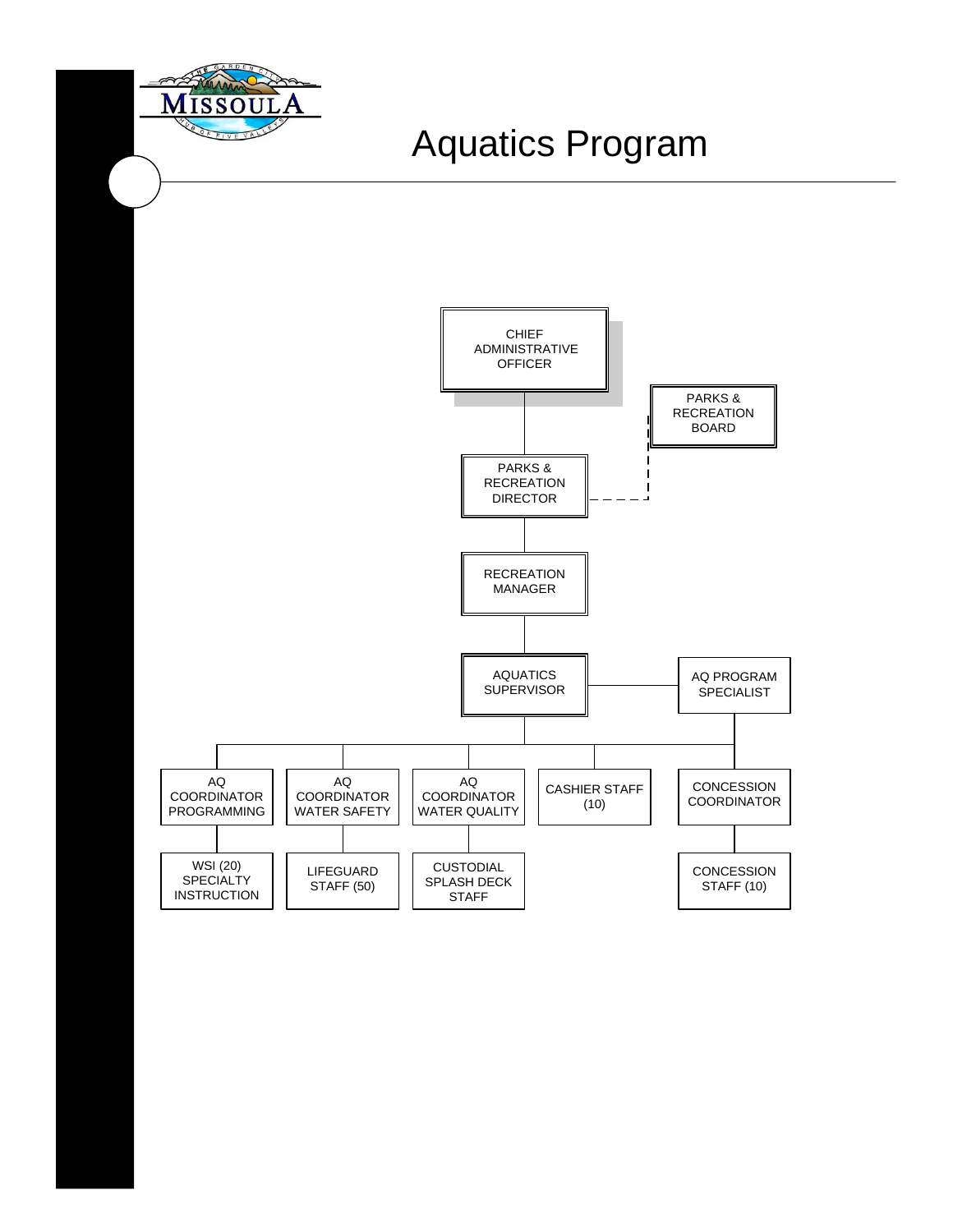# Program Description

The goal of this activity is to provide quality aquatics programs, opportunities and facilities for citizens of all ages, interests, and abilities thus giving every resident as well as guests an opportunity for lifetime leisure skills, water safety skills and active, healthy life styles.

# City Strategic Plan & Department's Implementation Strategy

Goal #1: Financial Sustainability

- Strategy: We will maintain or improve the level of service to citizens.
	- o CLASS Facility & Registration software updates are installed. Work continues with CLASS and Finance to refine, and add additional components to allow increase use of on line registration for programs, field and facility reservations to increase revenue through convenient services for customers.

Goal #2: Harmonious Natural and Built Environment

- Strategy: We will reflect values of sustainability in transportation and building design.
	- o Accessibility of facilities has been recognized as leader in community and Department will publish this information to encourage use by all abilities.
- Strategy: We will make sure that our natural and built environments continue to represent Missoula's values of clean water and clean air.
	- o Continue to research and implement energy reduction programs, such as solar panels at Splash.

Goal #3: Quality of Life for All People in All Places

- Strategy: We will support plans and programs that promote a healthy lifestyle for Missoula's citizens.
	- o Promote healthy Aquatics Programs
	- o Scholarships offer all residents opportunity to participate.
	- o Programming and faculty evaluations by customers and citizens lead to program changes and improvements.
	- o Increase participation on indoor programs such as swimming lessons for all ages and programs for seniors and adults focusing on fitness. Additional programs for kayaking, snorkeling, water polo league were offered as well.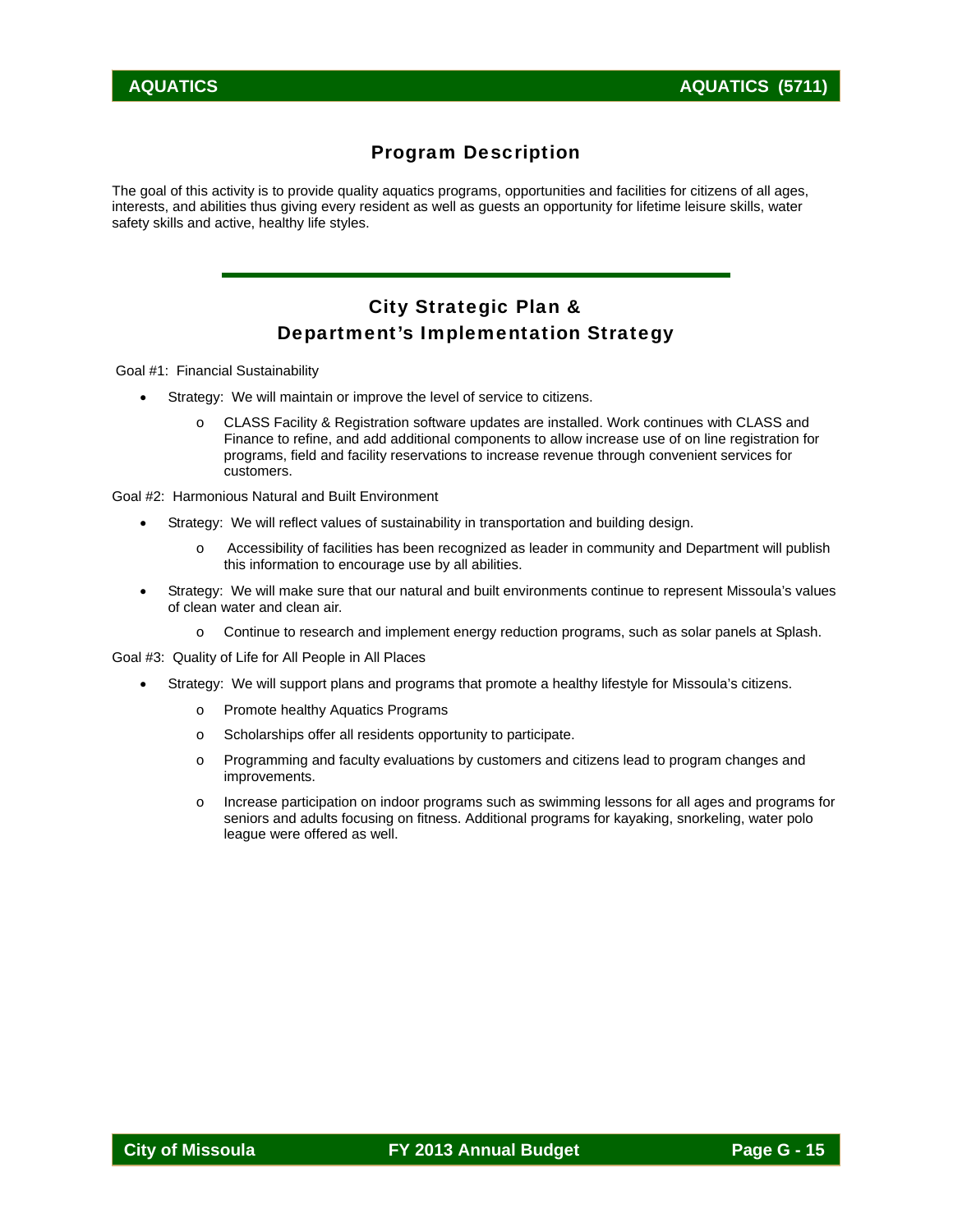| <b>Budget by Object of</b><br><b>Expenditure Category</b> |       |    | <b>Actual</b><br>FY 2011 |    | <b>Amended</b><br>FY 2012 |    | Actual <sup>*</sup><br>FY 2012 | <b>Adopted</b><br>FY 2013 |    | <b>Increase</b><br>(Decrease) | <b>Percent</b><br><b>Change</b> |
|-----------------------------------------------------------|-------|----|--------------------------|----|---------------------------|----|--------------------------------|---------------------------|----|-------------------------------|---------------------------------|
| <b>Personal Services</b>                                  |       | \$ | 576.706                  | \$ | 669.284                   | S  | 654.591                        | \$<br>648.604             | S  | (20, 680)                     | $-3%$                           |
| <b>Supplies</b>                                           |       |    | 342.531                  |    | 176.500                   |    | 212.948                        | 201.500                   |    | 25,000                        | 14%                             |
| <b>Purchased Services</b>                                 |       |    | 278.330                  |    | 355.936                   |    | 298.598                        | 371.175                   |    | 15.239                        | 4%                              |
| Miscellaneous                                             |       |    | 418.017                  |    |                           |    | 13.560                         | 12.000                    |    | 12.000                        |                                 |
| Debt Service                                              |       |    | -                        |    |                           |    | 25.566                         | -                         |    |                               |                                 |
| Capital Outlay                                            |       |    |                          |    |                           |    | $\overline{\phantom{a}}$       | 100.000                   |    | 100.000                       |                                 |
|                                                           | Total | S  | 1,615,583                | S  | 1,201,720                 | S. | 1.205.263                      | \$<br>1,333,279           | \$ | 131,559                       | 11%                             |
| * Un-audited numbers                                      |       |    |                          |    |                           |    |                                |                           |    |                               |                                 |

#### FINANCIAL SUMMARY

# STAFFING SUMMARY

| <b>Title</b>                              | Actual<br><b>FY 2010</b> | <b>Actual</b><br><b>FY 2011</b> | Actual<br><b>FY 2012</b> | <b>Adopted</b><br><b>FY 2013</b> |
|-------------------------------------------|--------------------------|---------------------------------|--------------------------|----------------------------------|
| AQUATICS STAFF                            |                          |                                 |                          |                                  |
| AQUATICS SUPERVISOR                       | 1.00                     | 1.00                            | 1.00                     | 1.00                             |
| AQUATICS SUPPORT SPECIALIST               | 1.00                     | 1.00                            | 1.00                     | 1.00                             |
| ASSISTANT AQUATICS SPECIALIST             | 1.00                     | 1.00                            | 1.00                     | 1.00                             |
| I FVFL 1 INTERMITTENT RECREATION          | 3.30                     | 3.30                            | 2.30                     | 2.30                             |
| <b>I FVEL 2 INTERMITTENT RECREATION</b>   | 14.90                    | 14.90                           | 12.90                    | 12.90                            |
| LEVEL 3 INTERMITTENT RECREATION           | 3.56                     | 3.56                            | 3.06                     | 3.06                             |
| LEVEL 4 INTERMITTENT RECREATION           | 2.25                     | 2.25                            | 1.75                     | 1.75                             |
| <b>I FVFL 5 INTERMITTENT RECREATION</b>   | 0.95                     | 0.95                            | 0.95                     | 0.95                             |
| LEVEL 5 INTERMITTENT SPECIALTY INSTRUCTOR | 0.49                     | 0.49                            | 0.49                     | 0.49                             |
| <b>PART TIME CASHIER</b>                  | 1.61                     | 1.61                            | 1.61                     | 1.61                             |
| PART TIME CUSTODIAN                       | 0.75                     | 0.75                            | 0.75                     | 0.75                             |
|                                           |                          |                                 |                          |                                  |
| <b>Total</b>                              | 30.81                    | 30.81                           | 26.81                    | 26.81                            |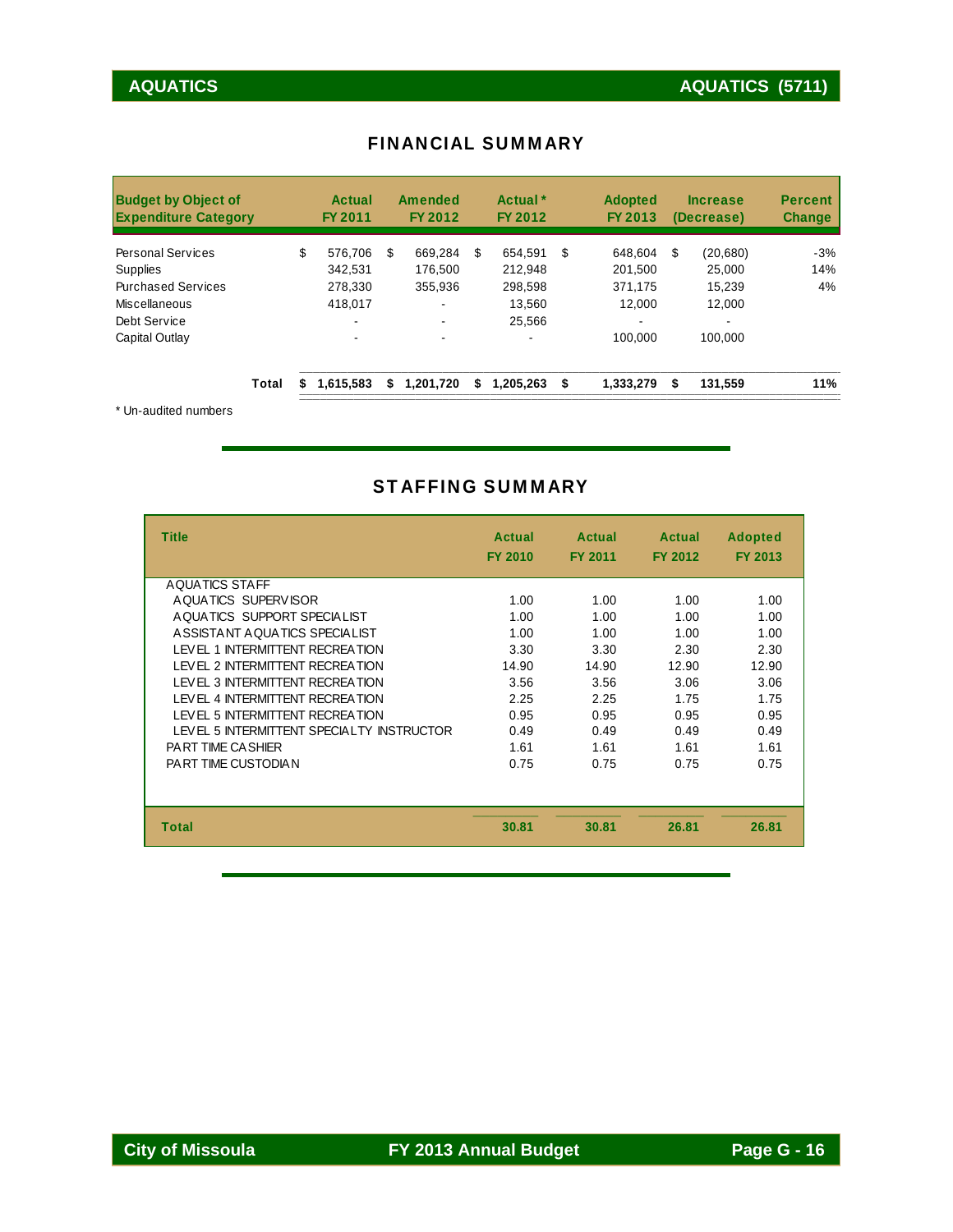# **Highlights**

Splash Montana and Currents Aquatics Center continue to be extremely popular recreational facilities with all age groups. "The Lake" 50-meter pool is heavily utilized by fitness swimmers and the local competitive swim teams. Splash Montana hosted several special swim events at The Lake in 2010, including the Firecracker Swim Meet, the 2<sup>nd</sup> Annual Zoo Town Triathlon, and the Tube Bowl (inner tube water polo's annual competitive event).

#### **Accomplishments included:**

- Installed a Ultraviolet Light supplemental sanitation system on the pool water line at Currents, thus decreasing the risk of contamination by cryptosporidium and the level of chloramines that reside in the pool water.
- Completed the installation of Virginia Graehm Baker drain covers at Currents and Splash Montana to ensure the facility meets the new national standards.
- Worked with the Missoula Aquatic Club to provide the facility for the State Long Course Swim Meet in July of 2011.
- Expanded access to the Currents facility by establishing an Open Boating night which has been drawing over 12 people with boats regularly this spring.
- Worked with the JCI City Conservation Plan to create a plan to install a pool blanket on the 50m pool at Splash Montana.
- Successfully started and grew a Jr. Swim Team program through the summer and fall of 2010, team now boasts 25 registrants and averages 14 swimmers at each practice.
- Successfully tested in-school water safety presentations in 2010. By the end of FY2011 we will have visited 5 separate local elementary schools and given the water safety presentation to nearly 500 children grades K – 3.

#### Goals for 2013

- Continue to grow the Jr. Swim Team by involving teams at other facilities such as the Peak and the YMCA.
- Complete a sound mitigation plan at Currents.
- Complete energy conservation plan through the installation of variable frequency drives on the air handler at Currents and establish controls on the system so it is responsive to humidity levels.
- The Aquatics Program is committed to working steadily to excel and overcome any challenges throughout all economic hardships and cool, wet summer weather. As outlined in the Pro Form (business plan) the aquatics facilities were designated as an Enterprise Fund. The goal of staff is to continue the current level of subsidy, using any fund balance for repairs, improvements and to fund capital improvements to generate additional revenue. Routine maintenance of facilities will result in a strong loyal customer base.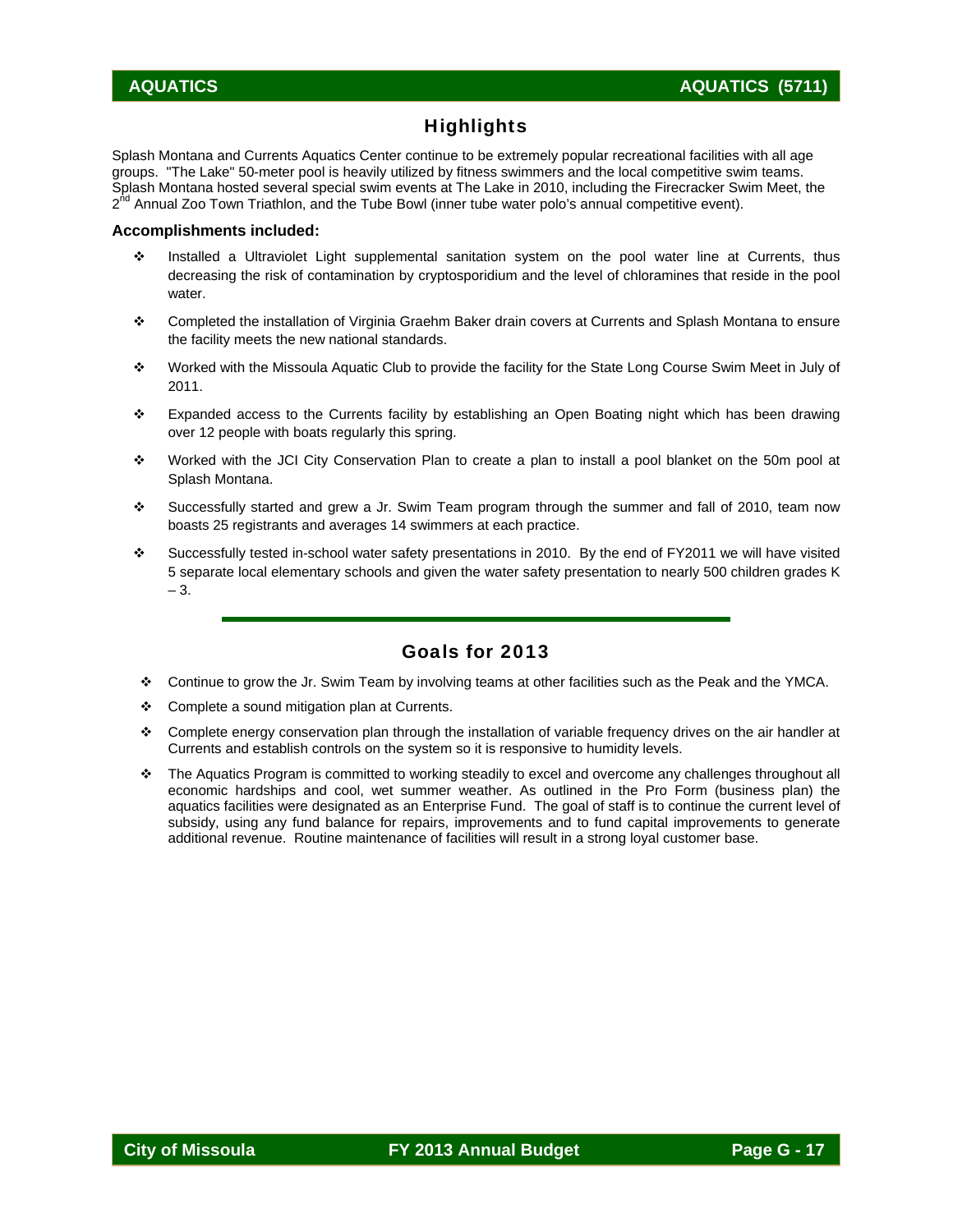# Aquatics Performance Measures & Workload Indicators

### Performance Measures

| <b>Measure</b>                                                                                                                                                                                                                                                                                                                     | <b>Actual</b><br><b>FY 2010</b> |     | Actual<br><b>FY 2011</b> |     | <b>Actual</b><br><b>FY 2012</b> | <b>Adopted</b><br>FY 2013 |
|------------------------------------------------------------------------------------------------------------------------------------------------------------------------------------------------------------------------------------------------------------------------------------------------------------------------------------|---------------------------------|-----|--------------------------|-----|---------------------------------|---------------------------|
| 1. Increase sale of punch card and drop in visits                                                                                                                                                                                                                                                                                  | \$<br>506,900                   | \$. | 508,281                  | \$. | 527,139                         | \$531,705                 |
| Implement cyclic maintenance program at Splash and<br>2.<br>Currents to be funded through subsidy and reserve<br>balance.                                                                                                                                                                                                          | N/A                             | \$  |                          | \$  | 20,000                          | \$50,000                  |
| 3. Reduction in energy consumption using JCI measures                                                                                                                                                                                                                                                                              | \$<br>101,647                   | \$  | 96,816                   | S   | 91,966                          | S.<br>82,866              |
| 4. NW Energy projections gas/electric savings per<br>incentive program at Currents implemented FY2012.<br><b>NOTES:</b> NW energy projects up to 30% savings for<br>FY 2012. Conservative projection at 10%<br><b>NOTE:</b> Prior year savings due to various energy<br>initatives. NW Energy incentive implemented by Nov<br>2011 | \$<br>119,138                   | \$  | 106,859                  | S   | 97,000                          | \$87,300                  |

#### Workload Indicators

| <b>Indicator</b>                             | Actual<br><b>FY 2010</b> | <b>Actual</b><br><b>FY 2011</b> | <b>Actual</b><br><b>FY 2012</b> | <b>Adopted</b><br>FY 2013 |
|----------------------------------------------|--------------------------|---------------------------------|---------------------------------|---------------------------|
| 1. Number of daily admissions at Currents    | 49,928                   | 48.577                          | 47.618                          | 49,000                    |
| 2. Number of daily admissions at Splash      | 57,605                   | 57.044                          | 67,138                          | 61,500                    |
| 3. Number attending swim lessons at Currents | 11.692                   | 12.496                          | 11.977                          | 12.000                    |
| 4. Number attending sw im lessons at Splash  | 4.808                    | 5.931                           | 4.597                           | 5,200                     |
| . Total Attendance<br>6                      | 185.143                  | 191.975                         | 202.695                         | 194.800                   |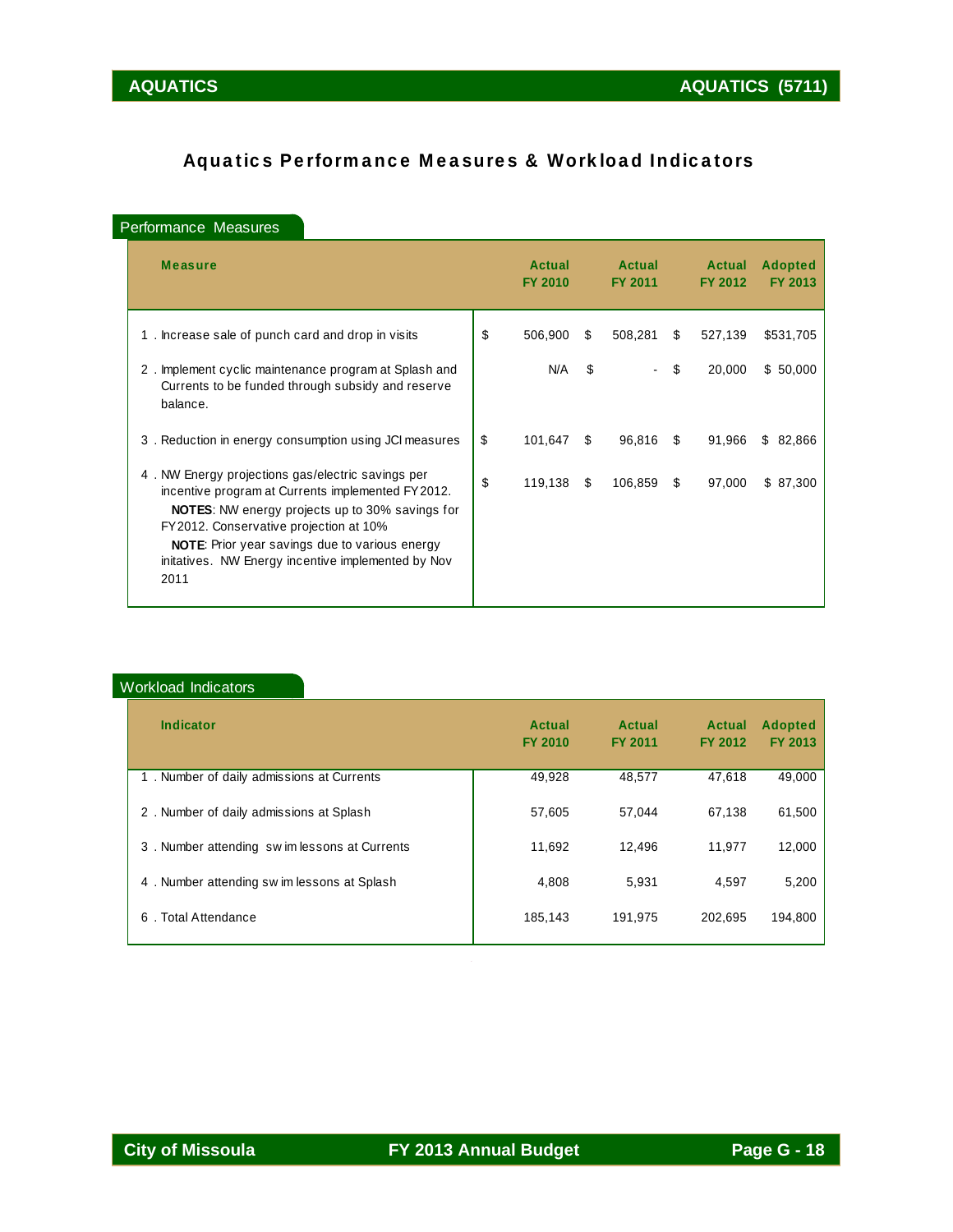#### Program Description

This fund is set up as an internal service fund for the City's self-insured employee health insurance program. The fund receives revenues in the form of monthly employer contributions from all City departments, employee contributions, and payments from retired employees who are given the option of paying monthly insurance premiums to remain on the health insurance plan. Retired employee contributions receive a 15% subsidy from the City.

#### Goals & Objectives

 Each City department is charged per payroll for contributions to the employee health insurance program. The revenue from General Fund tax supported departments originates in special health insurance tax levy funds (2371 and 2372) where state law allows a special tax levy above and beyond the special all-purpose General Fund levy. These revenues are transferred regularly to the General Fund to reimburse the General Fund for the expenditures of the contributions to the health insurance fund. The FY 2011 monthly premium for the health insurance paid on behalf of the City of \$635 per employee is proposed to be increased by \$80 per employee per month in FY 2012 for a total of \$715 per employee. The monthly employee and dependent charge is proposed to be increased by an equivalent of \$30 per employee per month for FY2012. Substantial changes were implemented in FY 2001, 2002, 2003 and 2004 and proposed in FY2012 to address both the funding for the City's health benefit plan as well as the cost experience of the plan in the future. The rate of medical inflation nation-wide in many prior fiscal years averaged about 15% while the City averaged over 20% for those fiscal years. The reason for the proposed changes in the past and for FY2012 was that the plan could not support the level of costs it was experiencing. This increased level of plan utilization coupled with increased costs continued in FY 2011, with the result that the plan's fund balance lost \$1.3 million again in FY 2011 even though City contributions were increased by \$315,000 in FY 2011. For FY 2012, both the employer and employee contributions were increased such that in excess of \$1,000,000 of additional funding was provided to the plan. This did stabilize the declining fund balance for the plan in FY 12. Additional contributions of \$250,000 will be made to the plan in FY 2013 even though the plan was stabilized in FY 2012 in order to start rebuilding the plan's fund balance.

#### **Administration Recommendation**

 Up until seven years ago the City health insurance plan had suffered from significant increases in usage and medical inflation. Since then, the plan had increased its fund balance for six of the last eight years bringing the plan from a deficit of (-\$400,000) in FY 2003 to a surplus of \$2,278,000 at the end of FY 2009. This trend did not continue in FY 2011. The Administration had recommended that the Health Insurance levy within the City's cap be reduced in FY 2010 by \$484,305 by reducing the monthly premium for the health insurance from \$670 per employee to \$570 per employee in order to levy that amount of money within the General Fund general levy, thereby avoiding the necessity of cutting any further than was done for FY 2010. Because the plan had significantly increased its fund balance every year for the prior six years, the fund balance was not projected to be materially reduced by this reduction in funding for one year. However, plan utilization along with rising medical inflation went to its highest level in over a decade, driving the fund balance down during FY 2010, contrary to predictions. The administration recommended that City's funding of the health plan be increased by \$65 per employee per month (\$315,000 per year) for FY 2011. The Administration increased the City's contribution by \$132 per month per employee for FY 2012. Employees were asked to increase an equivalent of \$75 per employee per month to the plan in FY 2012. In addition, the Administration contributed \$100,000 toward rebuilding the health plan's fund balance, as the City is committed to maintaining a 3 month reserve in the health plan and this \$100,000 is the second of three one-time cash injections proposed to increase the fund balance to a 3 month reserve. The City Administration is also contributing a one time cash injection of \$250,000 for FY13 to help increase the fund balance.